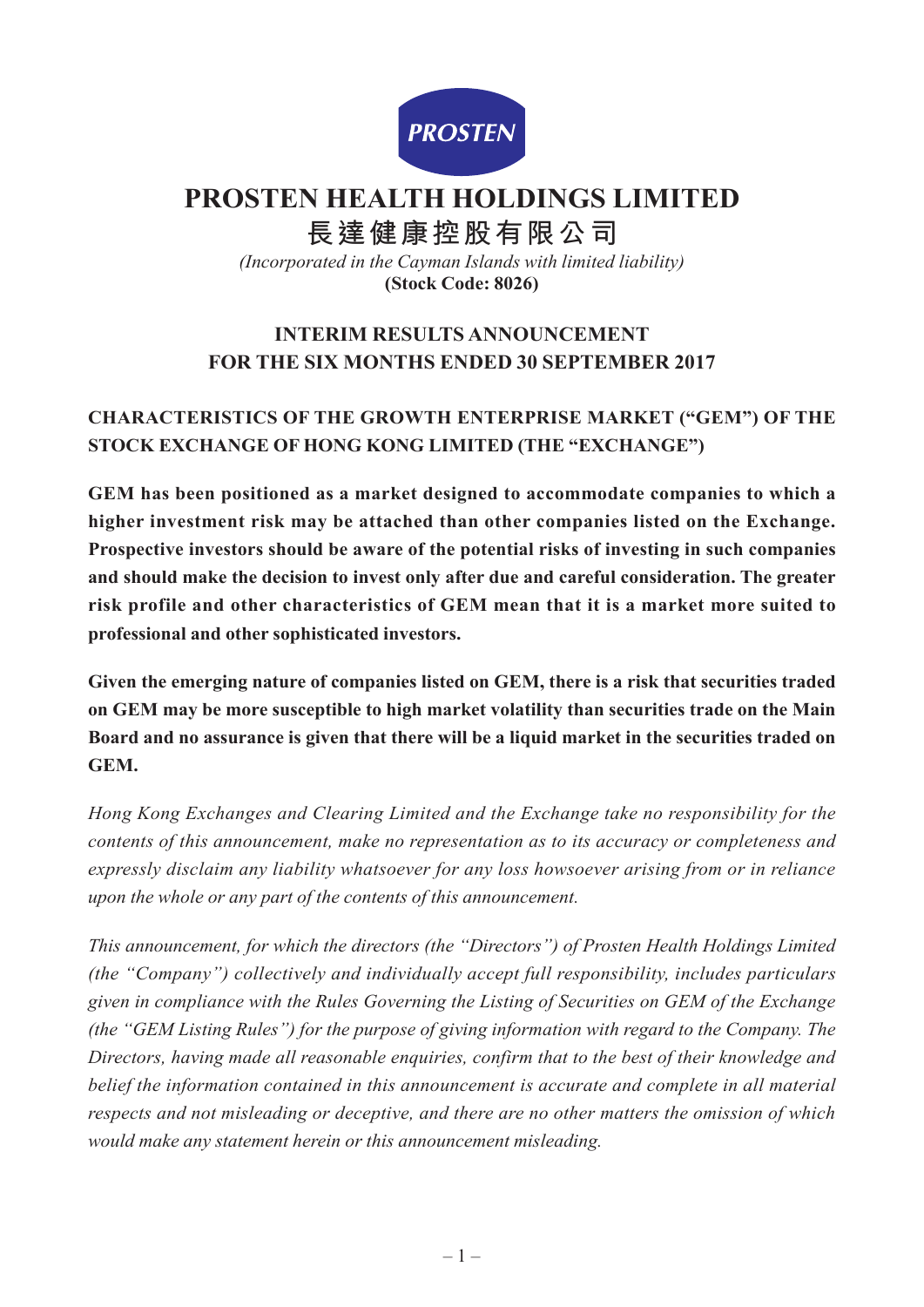### **HIGHLIGHTS**

- Revenue of the Group for the six months ended 30 September 2017 amounted to approximately HK\$23,721,000, representing an increase of approximately 189% as compared to the corresponding period of the previous financial year.
- The Group's gross profit for the six months ended 30 September 2017 was approximately HK\$3,864,000, increased by approximately HK\$1,006,000 as compared with the same period of the last financial year.
- Profit attributable to owners of the Company for the six months ended 30 September 2017 amounted to approximately HK\$33,835,000 (for the six months ended 30 September 2016: loss HK\$9,289,000).
- The Board does not recommend the payment of any interim dividend for the six months ended 30 September 2017.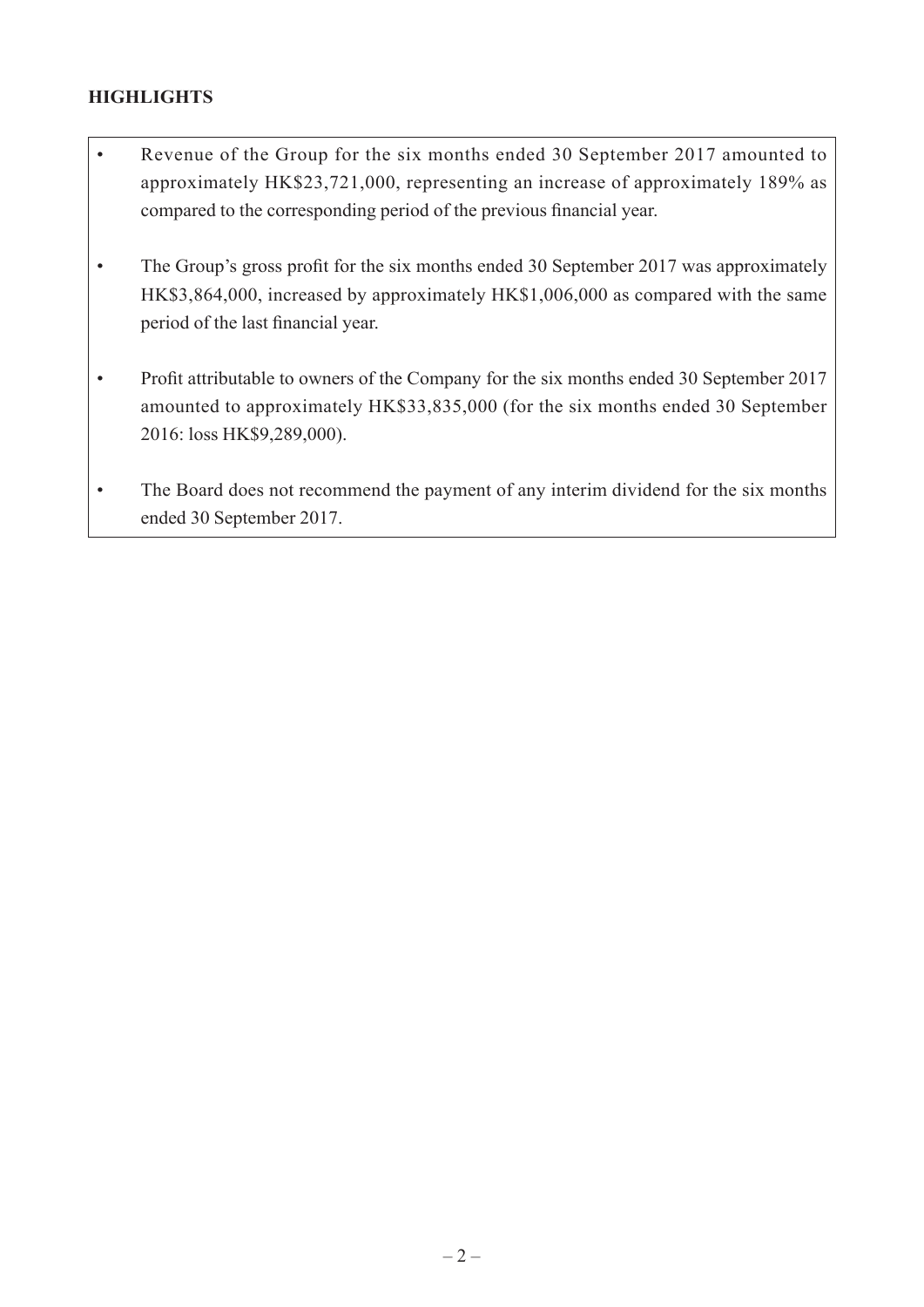## **CONDENSED CONSOLIDATED STATEMENT OF PROFIT OR LOSS AND OTHER COMPREHENSIVE INCOME**

For the six months ended 30 September 2017

The board of Directors (the "Board") of the Company is pleased to announce the unaudited consolidated results of the Company and its subsidiaries (the "Group") for the six months ended 30 September 2017 together with the unaudited comparative figures for the corresponding periods in 2016 as follows:

|                                                                                                                                                                                |                | <b>Six months ended</b><br><b>30 September</b> |                                        |
|--------------------------------------------------------------------------------------------------------------------------------------------------------------------------------|----------------|------------------------------------------------|----------------------------------------|
|                                                                                                                                                                                | <b>Notes</b>   | 2017<br><b>HK\$'000</b><br>(Unaudited)         | 2016<br><b>HK\$'000</b><br>(Unaudited) |
| <b>Revenue</b><br>Cost of sales                                                                                                                                                | $\overline{4}$ | 23,721<br>(19, 857)                            | 8,215<br>(5,357)                       |
| Gross profit                                                                                                                                                                   |                | 3,864                                          | 2,858                                  |
| Other income and gains<br>Selling expenses<br>Administrative expenses<br>Other expenses<br>Gain on disposal of subsidiaries                                                    |                | 300<br>(2,010)<br>(11, 133)<br>(338)<br>1,371  | 189<br>(1,527)<br>(9, 774)             |
| Loss before tax                                                                                                                                                                | $\sqrt{2}$     | (7, 946)                                       | (8,254)                                |
| Income tax expense                                                                                                                                                             | 6              |                                                | (33)                                   |
| Loss for the period from continuing operations                                                                                                                                 |                | (7, 946)                                       | (8, 287)                               |
| <b>Discontinued operations</b><br>Profit/(loss) for the period from discontinued operations                                                                                    | 7              | 41,770                                         | (1,002)                                |
| Profit/(loss) for the year                                                                                                                                                     |                | 33,824                                         | (9,289)                                |
| Other comprehensive income/(expenses):                                                                                                                                         |                |                                                |                                        |
| Item that may be reclassified subsequently<br>to profit or loss:                                                                                                               |                |                                                |                                        |
| Foreign current translation arising on translation of<br>foreign operations:<br>Foreign current translation arising during the period<br>Share of foreign currency translation |                | 1,113                                          | (659)                                  |
| reserve of associate                                                                                                                                                           |                | 99                                             |                                        |
| Reclassification adjustments relating to<br>foreign operations disposed of during<br>the period<br>Net loss on revaluation of available-for-sale<br>financial assets           |                | (13,169)<br>(1,583)                            |                                        |
| Total comprehensive income/(expenses)<br>for the period                                                                                                                        |                | 20,284                                         | (9,948)                                |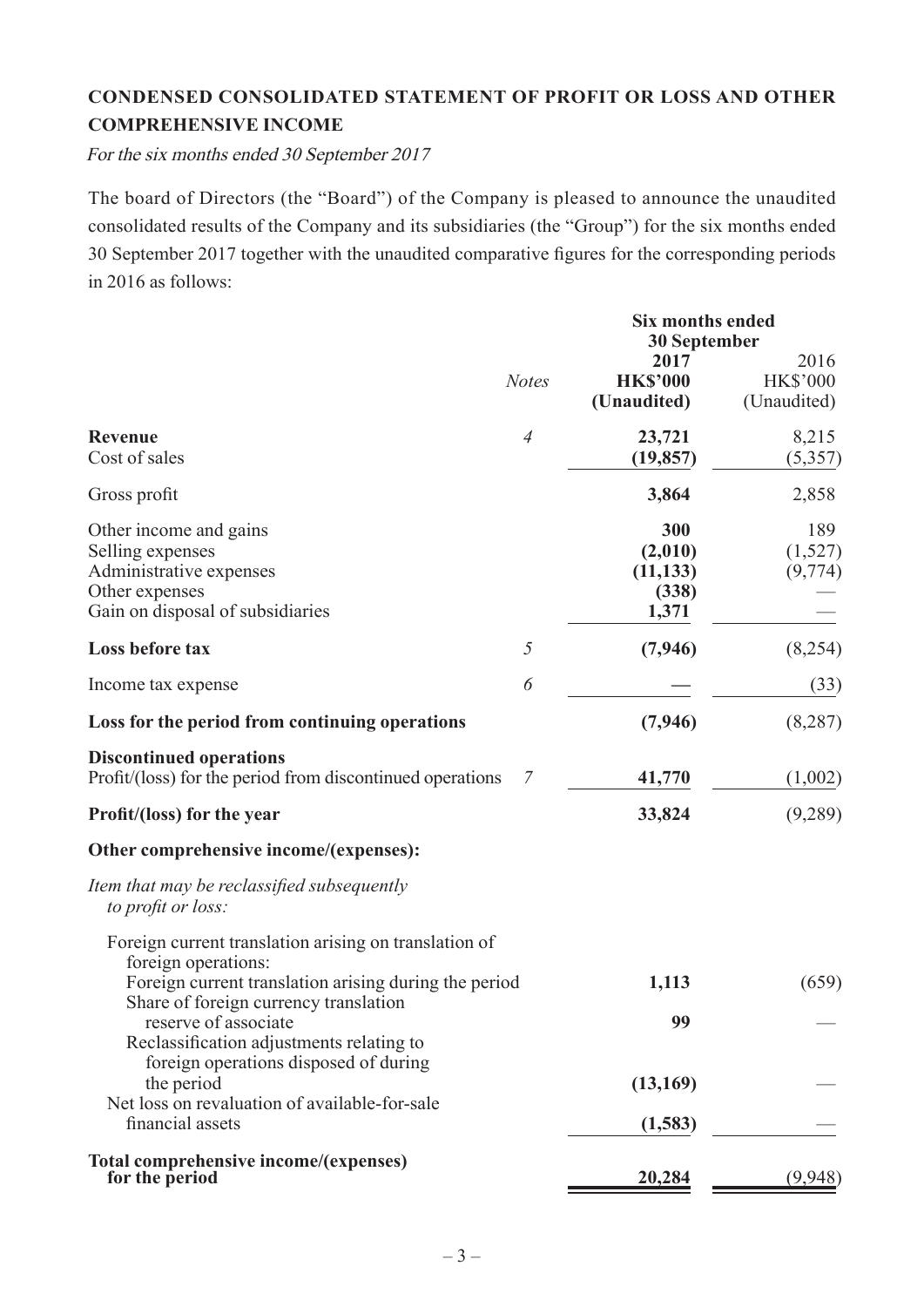|                                               |              | <b>Six months ended</b> |                 |  |  |
|-----------------------------------------------|--------------|-------------------------|-----------------|--|--|
|                                               |              | 30 September            |                 |  |  |
|                                               |              | 2017                    | 2016            |  |  |
|                                               | <b>Notes</b> | <b>HK\$'000</b>         | HK\$'000        |  |  |
|                                               |              | (Unaudited)             | (Unaudited)     |  |  |
| Profit/(loss) for the period attributable to: |              |                         |                 |  |  |
| — Owners of the Company                       |              | 33,835                  | (9,289)         |  |  |
| -Non-controlling interest                     |              | (11)                    |                 |  |  |
|                                               |              | 33,824                  | (9,289)         |  |  |
| Total comprehensive income/(expenses)         |              |                         |                 |  |  |
| for the period attributable to:               |              |                         |                 |  |  |
| — Owners of the Company                       |              | 20,295                  | (9,948)         |  |  |
| -Non-controlling interest                     |              | (11)                    |                 |  |  |
|                                               |              | 20,284                  | (9,948)         |  |  |
| Earnings/(loss) per share from continuing and |              |                         |                 |  |  |
| discontinued operations                       |              |                         |                 |  |  |
| -Basic and diluted                            | $\delta$     | HK2.8 cents             | $HK(0.8)$ cents |  |  |
| Loss per share from continuing operations     |              |                         |                 |  |  |
| — Basic and diluted                           | 8            | $HK(0.7)$ cents         | $HK(0.8)$ cents |  |  |
| Earnings/(loss) per share from discontinued   |              |                         |                 |  |  |
| operations                                    |              |                         |                 |  |  |
| — Basic and diluted                           | 8            | HK3.5 cents             | $HK(0.1)$ cents |  |  |
|                                               |              |                         |                 |  |  |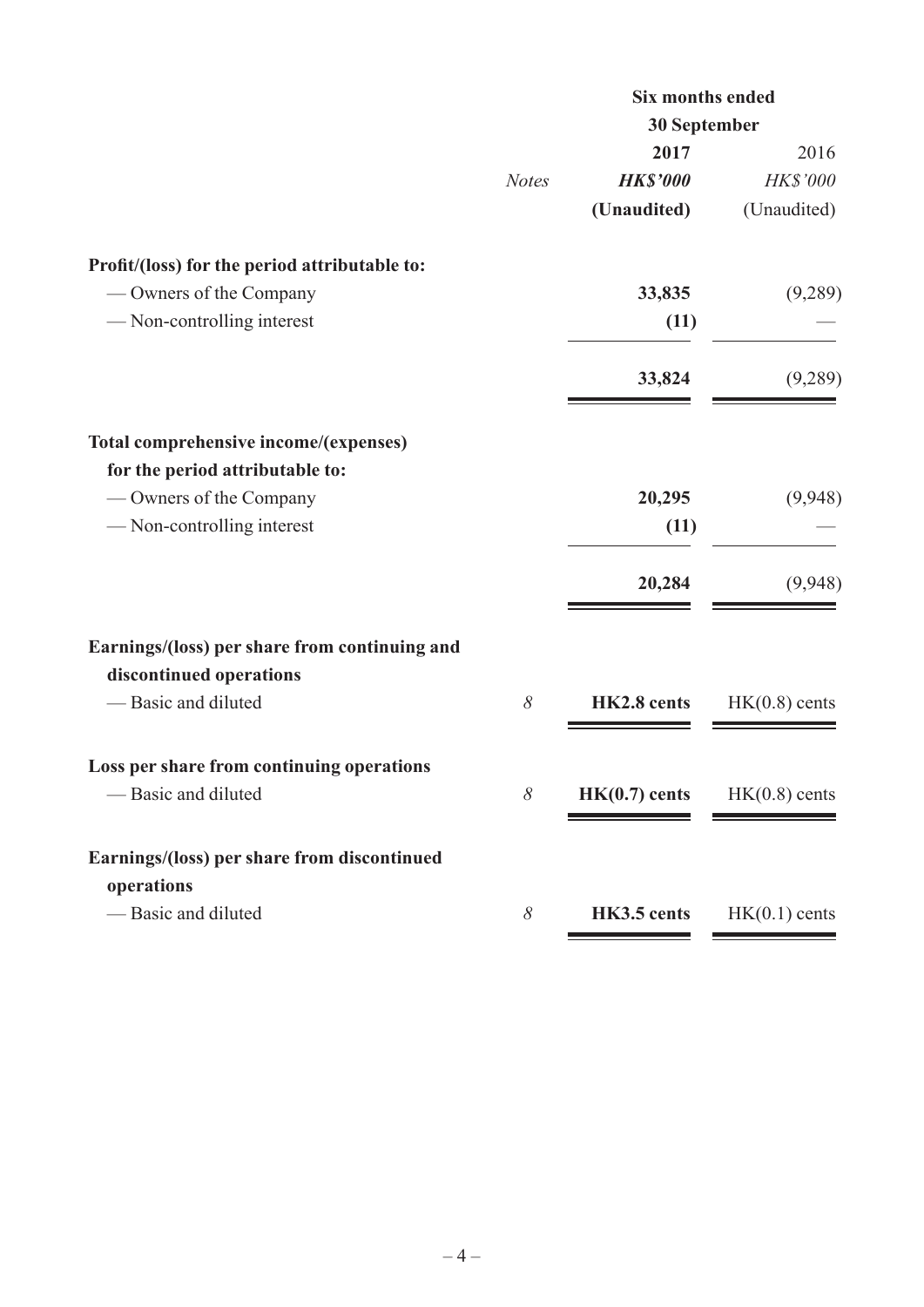## **CONDENSED CONSOLIDATED STATEMENT OF FINANCIAL POSITION**

*As at 30 September 2017*

|                                                      |              | <b>30 September</b> | 31 March  |
|------------------------------------------------------|--------------|---------------------|-----------|
|                                                      |              | 2017                | 2017      |
|                                                      | <b>Notes</b> | <b>HK\$'000</b>     | HK\$'000  |
|                                                      |              | (Unaudited)         | (Audited) |
| <b>NON-CURRENT ASSETS</b>                            |              |                     |           |
| Property, plant and equipment                        |              | 3,583               | 5,799     |
| Investment property                                  |              | 8,968               | 4,391     |
| Long-term prepaid rentals                            |              |                     | 1,093     |
| Available-for-sale financial assets                  |              | 15,000              | 16,583    |
| Goodwill                                             |              | 5,092               | 5,092     |
| Interest in an associate                             |              | 1,835               | 2,068     |
| Total non-current assets                             |              | 34,478              | 35,026    |
| <b>CURRENT ASSETS</b>                                |              |                     |           |
| Inventories                                          |              | 10,639              | 14,946    |
| <b>Biological</b> assets                             |              |                     | 699       |
| Current portion of long-term prepaid rentals         |              |                     | 95        |
| Trade receivables                                    | 9            | 42,978              | 37,186    |
| Prepayments, deposits and other receivables          |              | 3,528               | 6,252     |
| Financial asset at fair value through profit or loss |              |                     | 600       |
| Tax recoverable                                      |              | 10                  | 157       |
| Due from related companies                           |              | 44                  | 34        |
| Cash and cash equivalents                            |              | 6,838               | 8,738     |
| Total current assets                                 |              | 64,037              | 68,707    |
| <b>CURRENT LIABILITIES</b>                           |              |                     |           |
| Trade payables                                       | 10           | 880                 | 3,859     |
| Other payables and accruals                          |              | 2,159               | 5,882     |
| Due to non-executive Directors                       |              |                     | 668       |
| Due to an ultimate holding company                   |              | 10                  | 142       |
| Due to de-consolidated subsidiaries                  |              |                     | 18,322    |
| Total current liabilities                            |              | 3,049               | 28,873    |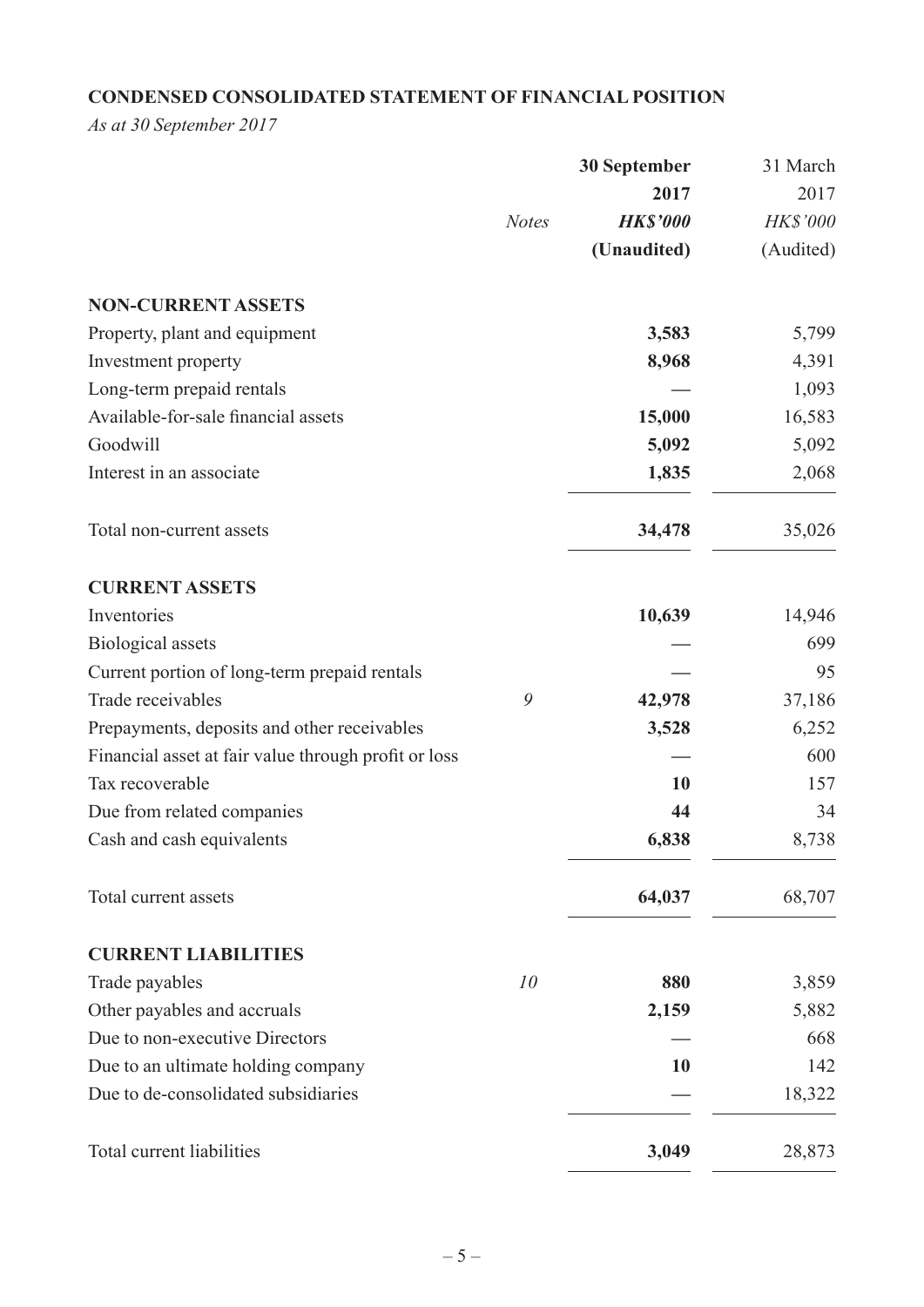| 30 September    | 31 March  |
|-----------------|-----------|
| 2017            | 2017      |
| <b>HK\$'000</b> | HK\$'000  |
| (Unaudited)     | (Audited) |
| 60,988          | 39,834    |
| 95,466          | 74,860    |
|                 |           |
|                 | 169       |
| 95,466          | 74,691    |
|                 |           |
| 121,096         | 120,826   |
| (25, 630)       | (46,100)  |
| 95,466          | 74,726    |
|                 |           |
|                 | (35)      |
| 95,466          | 74,691    |
|                 |           |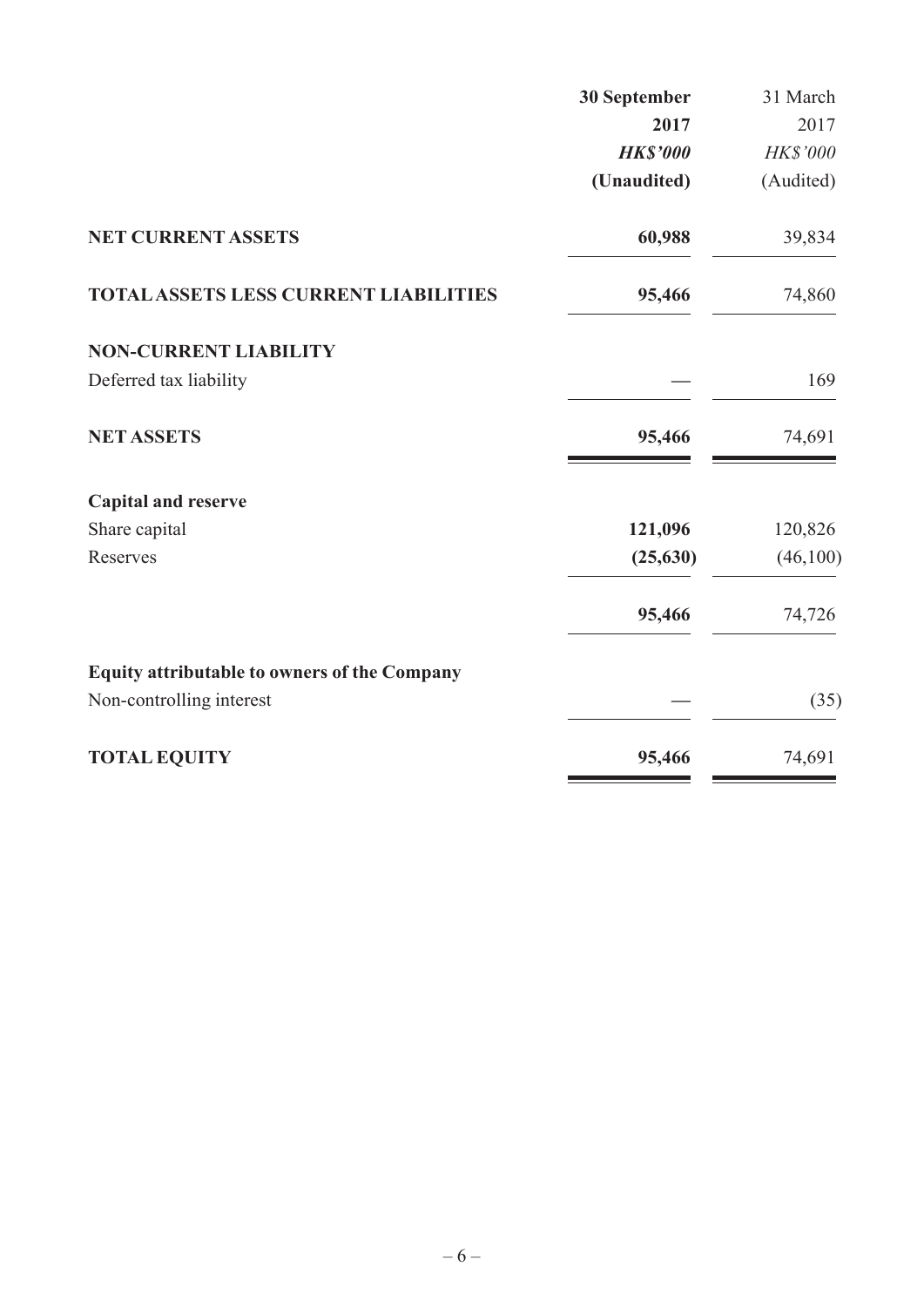# **CONDENSED CONSOLIDATED STATEMENT OF CHANGES IN EQUITY**

*For the six months ended 30 September 2017*

|                                                                                                                                                                                                                          | Attributable to equity holders of the Company |                                         |                                                      |                                                                                            |                                                                             |                                        |                                   |                       |                                 |                             |
|--------------------------------------------------------------------------------------------------------------------------------------------------------------------------------------------------------------------------|-----------------------------------------------|-----------------------------------------|------------------------------------------------------|--------------------------------------------------------------------------------------------|-----------------------------------------------------------------------------|----------------------------------------|-----------------------------------|-----------------------|---------------------------------|-----------------------------|
|                                                                                                                                                                                                                          | Share<br>capital<br>HK\$'000                  | Share<br>premium<br>account<br>HK\$'000 | Statutory<br>reserve<br>fund<br>HK\$'000<br>(note a) | Available-<br>for-sale<br>financial<br>assets<br>equity<br>reserve<br>HK\$'000<br>(note b) | Foreign<br>currency<br>translation<br>reserve<br><b>HKS'000</b><br>(note c) | Share<br>option<br>reserve<br>HK\$'000 | Accumulated<br>losses<br>HK\$'000 | Sub-total<br>HK\$'000 | Non-<br>controlling<br>HK\$'000 | Total<br>equity<br>HK\$'000 |
| As at 1 April 2017 (audited)                                                                                                                                                                                             | 120,826                                       | 479,598                                 | 3,349                                                | 1,583                                                                                      | 11,922                                                                      | 316                                    | (542,868)                         | 74,726                | (35)                            | 74,691                      |
| Loss for the period (unaudited)<br>Other comprehensive income/(expenses) for<br>the period (unaudited):<br>Foreign currency translation<br>arising on translation of foreign operations:<br>Foreign currency translation |                                               |                                         |                                                      |                                                                                            |                                                                             |                                        | 33,835                            | 33,835                | (11)                            | 33,824                      |
| arising during the period<br>Share of foreign currency translation                                                                                                                                                       |                                               |                                         |                                                      |                                                                                            | 1,113                                                                       |                                        |                                   | 1,113                 |                                 | 1,113                       |
| reserve of an associate<br>Reclassification adjustments relating to foreign<br>operations disposed of during the period                                                                                                  |                                               |                                         |                                                      |                                                                                            | 99<br>(13,169)                                                              |                                        |                                   | 99<br>(13,169)        |                                 | 99<br>(13, 169)             |
| Net loss on revaluation of available-for-sale<br>financial assets                                                                                                                                                        |                                               |                                         |                                                      | (1,583)                                                                                    |                                                                             |                                        |                                   | (1, 583)              |                                 | (1, 583)                    |
| Total comprehensive (expenses)/income<br>for the period (unaudited)                                                                                                                                                      |                                               |                                         |                                                      | (1, 583)                                                                                   | (11,957)                                                                    |                                        | 33,835                            | 20,295                | (11)                            | 20,284                      |
| Exercise of share options<br>Disposal of subsidiaries                                                                                                                                                                    | 270                                           | 491<br>-                                | (3,348)                                              |                                                                                            |                                                                             | (316)                                  | 3,348                             | 445                   | 46                              | 445<br>46                   |
| As at 30 September 2017 (unaudited)                                                                                                                                                                                      | 121,096                                       | 480,089                                 |                                                      |                                                                                            | (35)                                                                        |                                        | (505, 685)                        | 95,466                |                                 | 95,466                      |

### *For the six months ended 30 September 2016*

|                                                                                                                                                                                                                    | Attributable to equity holders of the Company |                                        |                                     |                                                         |                                    |                     |                    |                    |
|--------------------------------------------------------------------------------------------------------------------------------------------------------------------------------------------------------------------|-----------------------------------------------|----------------------------------------|-------------------------------------|---------------------------------------------------------|------------------------------------|---------------------|--------------------|--------------------|
|                                                                                                                                                                                                                    | <b>Share</b>                                  | Share<br>premium                       | Statutory<br>reserve                | Available-<br>for-sale<br>financial<br>assets<br>equity | Foreign<br>currency<br>translation | Share<br>option     | Accumulated        | Total              |
|                                                                                                                                                                                                                    | capital<br>HK\$'000                           | account<br><b>HK\$'000</b><br>(note a) | fund<br><b>HK\$'000</b><br>(note b) | reserve<br>HK\$'000<br>(note c)                         | reserve<br>HK\$'000                | reserve<br>HK\$'000 | losses<br>HK\$'000 | equity<br>HK\$'000 |
| As at 1 April 2016 (audited)                                                                                                                                                                                       | 109,536                                       | 455,438                                | 3,349                               | 6,760                                                   | 14,766                             | 316                 | (519,211)          | 70,954             |
| Loss for the period (unaudited)<br>Other comprehensive expense for the period (unaudited):<br>Foreign currency translation<br>arising on translation of foreign operations:<br>Exchange differences on translation |                                               |                                        |                                     |                                                         |                                    |                     | (9, 289)           | (9, 289)           |
| of foreign operations (unaudited)                                                                                                                                                                                  |                                               |                                        |                                     |                                                         | (659)                              |                     |                    | (659)              |
| Total comprehensive expense<br>for the period (unaudited)                                                                                                                                                          |                                               |                                        |                                     |                                                         | (659)                              |                     | (9,289)            | (9,948)            |
| As at 30 September 2016 (unaudited)                                                                                                                                                                                | 109,536                                       | 455,438                                | 3,349                               | 6,760                                                   | 14,107                             | 316                 | (528, 500)         | 61,006             |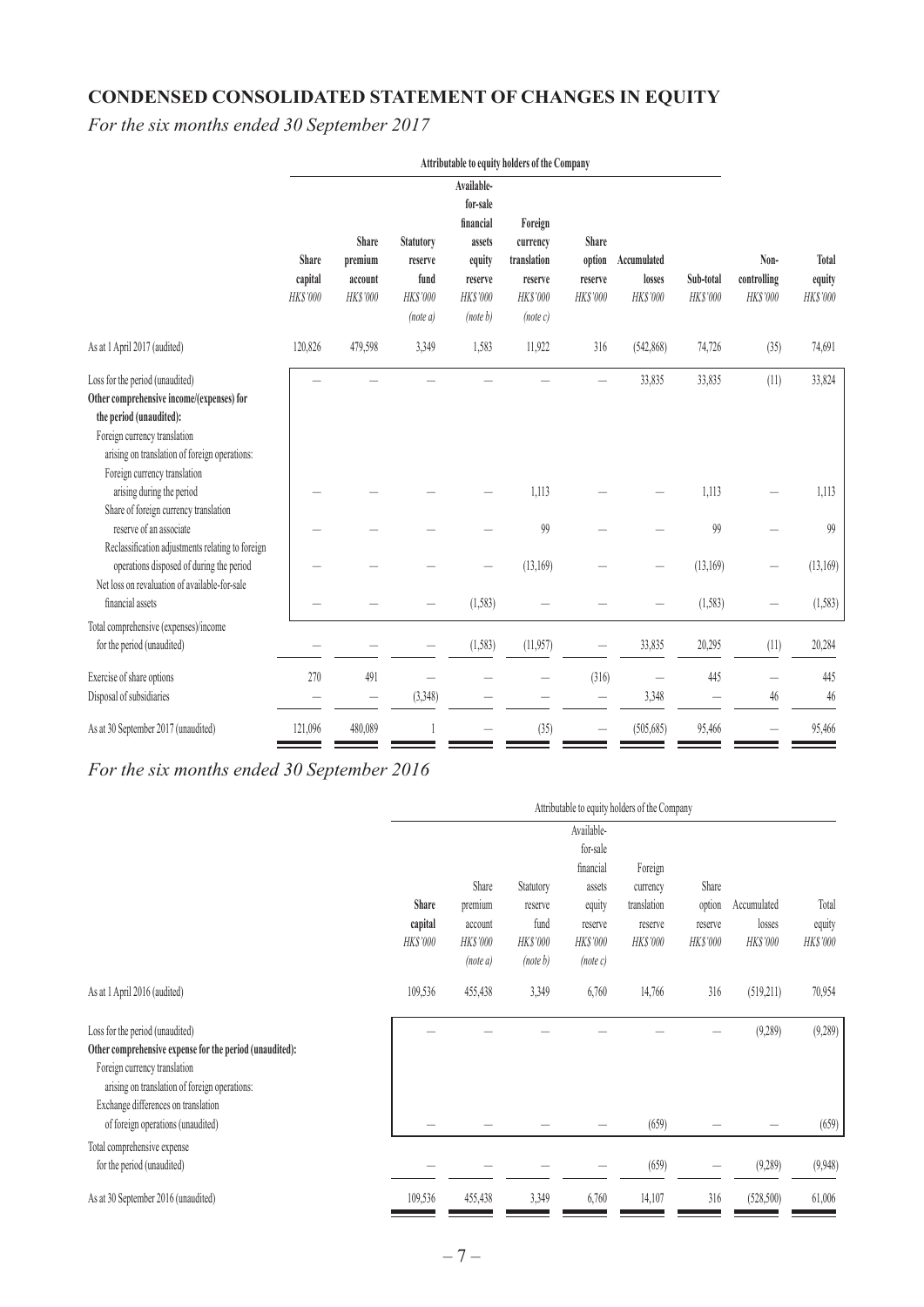*Notes:*

#### **(a) Statutory reserve fund**

Pursuant to the relevant laws and regulations for business enterprises in the People's Republic of China (the "PRC"), a portion of the profits of the entities which are registered in the PRC has been transferred to the statutory reserve fund which is restricted as to use. When the balance of such reserve fund reaches 50% of the capital of that entity, any further appropriation is optional. The statutory reserve fund can be utilised, upon approval of the relevant authority, to offset prior years' losses or to increase capital. However, the balance of the statutory reserve fund must be maintained at least 25% of capital after such usage.

#### **(b) Available-for-sale financial assets equity reserve**

Available-for-sale financial assets equity reserve relates to the cumulative gains or losses arising on the change in fair value of available-for-sale financial assets that have been recognised in other comprehensive income, net of amounts reclassified to profit or loss when those financial assets are disposed or impaired.

#### **(c) Foreign currency translation reserve**

Foreign currency translation reserve represents exchange differences relating to the translation of the net assets of the Group's foreign operations from their functional currencies to the Group's presentation currency (i.e. Hong Kong dollar) are recognised directly in other comprehensive income and accumulated in the foreign currency translation reserve. Such exchange differences accumulated in the foreign currency translation reserve are reclassified to profit or loss on the disposal or deconsolidation the foreign operations.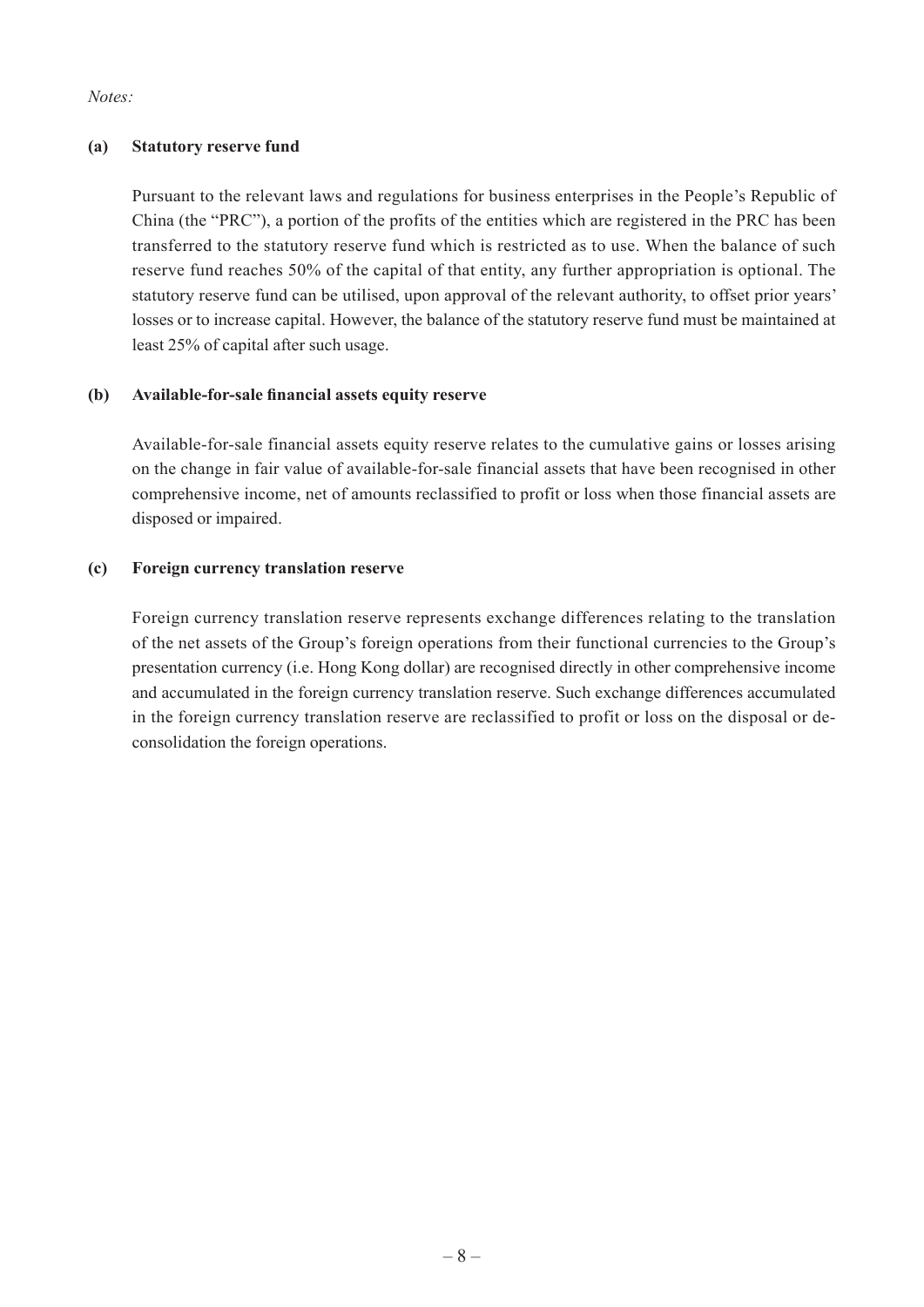## **CONDENSED CONSOLIDATED STATEMENT OF CASH FLOWS**

*For the six months ended 30 September 2017*

|                                                                   | <b>Six months ended</b><br>30 September |                 |  |
|-------------------------------------------------------------------|-----------------------------------------|-----------------|--|
|                                                                   |                                         |                 |  |
|                                                                   | 2017                                    | 2016            |  |
|                                                                   | <b>HK\$'000</b>                         | <b>HK\$'000</b> |  |
|                                                                   | (Unaudited)                             | (Unaudited)     |  |
| <b>Cash flows from operating activities</b>                       |                                         |                 |  |
| Cash used in operating activities                                 | (13, 622)                               | (2,146)         |  |
| Tax refund/(paid)                                                 | 158                                     | (140)           |  |
| Net cash used in operating activities                             | (13, 464)                               | (2,286)         |  |
| <b>Cash flows from investing activities</b>                       |                                         |                 |  |
| Net cash inflow from disposal of subsidiaries                     | 14,063                                  |                 |  |
| Net cash outflow from acquisition of subsidiaries                 |                                         | (9,257)         |  |
| Prepayment of long-term rentals                                   |                                         | (1,032)         |  |
| Payment of construction costs for investment property             | (4, 942)                                |                 |  |
| Other cash flows generated from investing activities              | 405                                     | 6               |  |
| Net cash generated from/(used in) investing activities            | 9,526                                   | (10, 283)       |  |
| <b>Cash flows from financing activity</b>                         |                                         |                 |  |
| Exercise of share options                                         | 445                                     |                 |  |
| Net cash generated from financing activity                        | 445                                     |                 |  |
| Net decrease in cash and cash equivalents                         | (3, 493)                                | (12, 569)       |  |
| Cash and cash equivalents at beginning of the<br>reporting period | 8,738                                   | 28,761          |  |
| Effect of foreign exchange rate changes, net                      | 1,593                                   | (659)           |  |
| Cash and cash equivalents at end of the reporting<br>period       | 6,838                                   | 15,533          |  |
| Analysis of cash and cash equivalents:                            |                                         |                 |  |
| <b>Cash and bank balances</b>                                     | 6,838                                   | 15,533          |  |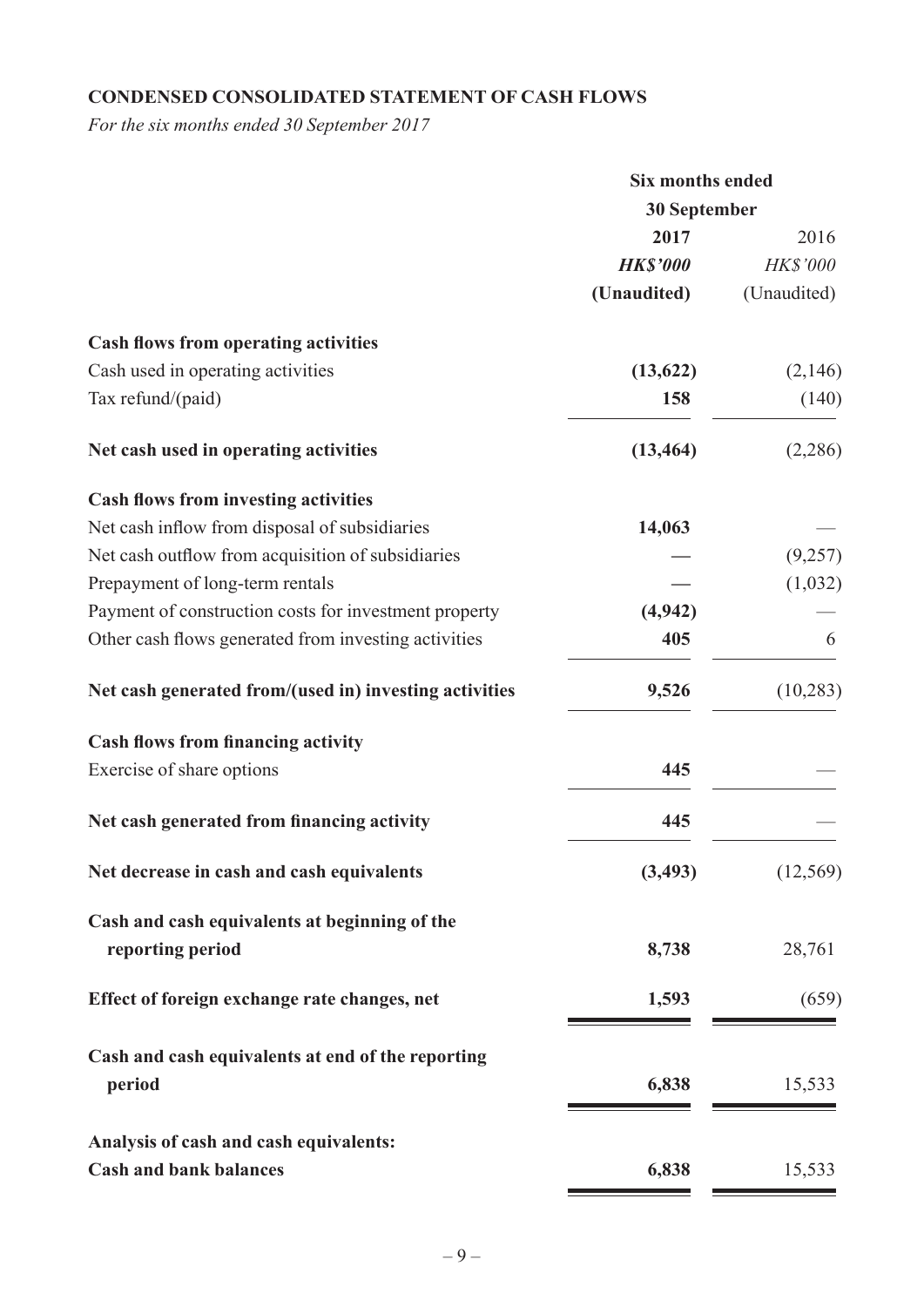*Notes:*

#### **1. ORGANISATION AND PRINCIPAL ACTIVITY**

The Company is a limited liability company incorporated in the Cayman Islands. The address of its registered office is Century Yard, Cricket Square, Hutchins Drive, P.O. Box 2681, Grand Cayman KY1-1111, the Cayman Islands. The address of its principal place of business in Hong Kong is Unit 715, Star House, 3 Salisbury Road, Tsim Sha Tsui, Kowloon, Hong Kong. The Company's shares are listed on the GEM.

These unaudited consolidated results are presented in Hong Kong dollar, which is also the functional currency of the Company and all values are rounded to the nearest thousand except when otherwise indicated. The Group's major subsidiaries are operated in the PRC with Renminbi as their functional currency.

#### **2. BASIS OF PREPARATION**

The Group's unaudited consolidated results have been prepared in accordance with Hong Kong Financial Reporting Standards ("HKFRSs") (which include all individual HKFRSs, Hong Kong Accounting Standards ("HKAS") and Interpretations) issued by the Hong Kong Institute of Certified Public Accountants and accounting principles generally accepted in Hong Kong. In addition, the unaudited consolidated results include applicable disclosures required by the GEM Listing Rules. The measurement basis used in the preparation of the unaudited consolidated results is the historical cost convention, except for the available-for-sale financial assets and financial assets at fair value through profit or loss which have been measured at fair value.

The accounting policies applied in the preparation of the unaudited consolidated results are consistent with those adopted in the preparation of the annual consolidated financial statements of the Group for the year ended 31 March 2017, except that the Group has adopted a number of new and amendments to HKFRSs, which are newly effective for the period under review. The adoption of these new and amendments to HKFRSs had no material effect on the financial results of the current periods. Accordingly, no change in significant accounting policies and no prior period adjustment is required.

The Group has not applied any new and amendments to HKFRSs that have been issued but are not yet effective for the current accounting period.

The unaudited consolidated results have not been audited but have been reviewed by the audit committee of the Company ("Audit Committee").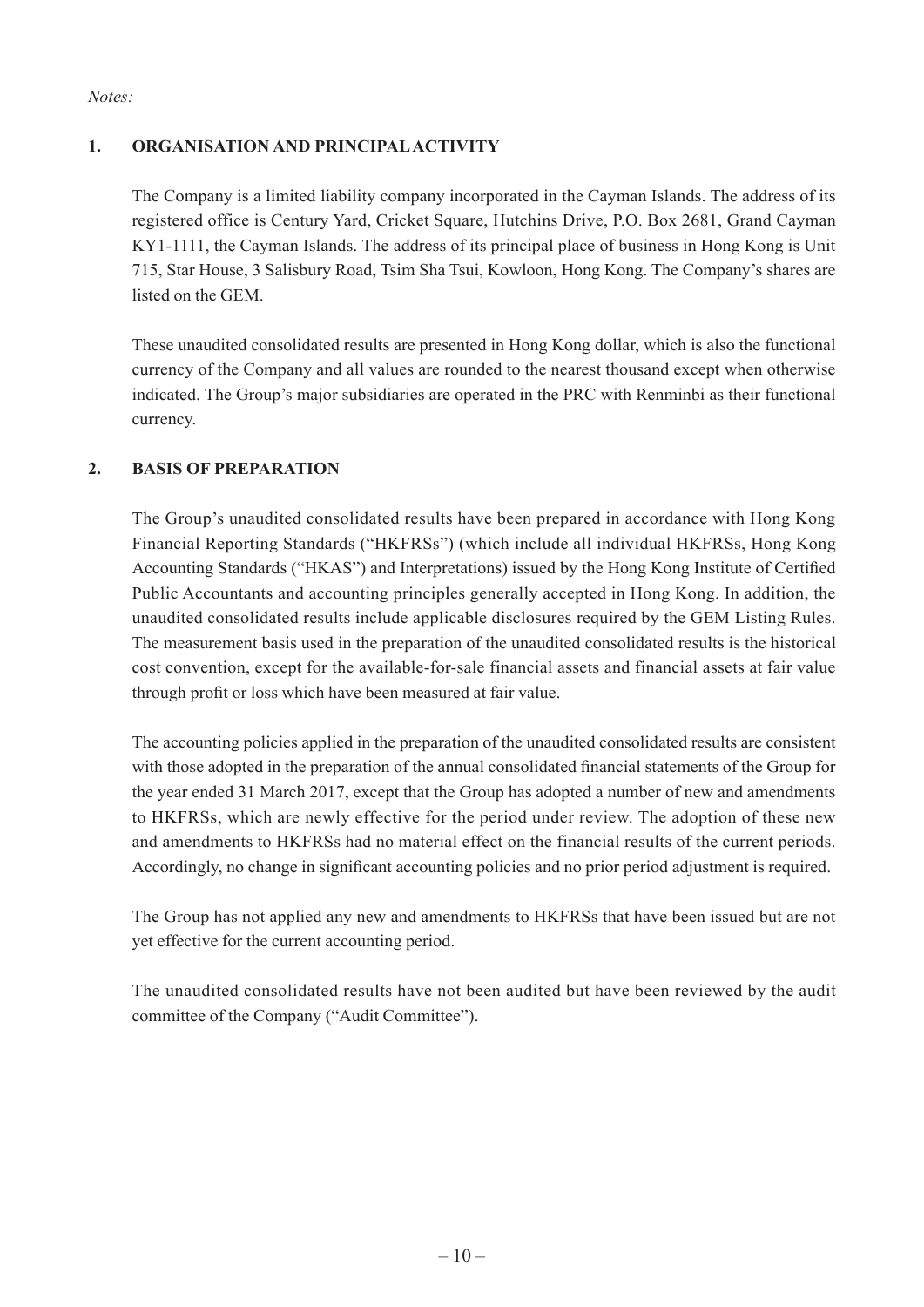#### **3. OPERATING SEGMENT INFORMATION**

The Group's operating activities are currently attributable to three operating segments focusing on trading and retailing of jewelry ("Jewelry Business"), money lending ("Lending Business") and trading and distributing pharmaceutical and healthcare products ("Pharmaceutical Business"). These operating segments have been identified on the basis of internal management reports prepared in accordance with accounting policies conformed to HKFRSs, that are regularly reviewed by the executive Directors (the "Executive Directors") (being the chief operating decision maker of the Company). The Executive Directors review the Group's internal reporting in order to assess performance and allocate resources. The details of operating and reportable segments of the Group are as follows:

- Jewelry Business
- Lending Business
- • Pharmaceutical Business

The following is an analysis of the Group's revenue and results from continuing operations:

| For the six months ended<br>30 September 2017                                      | <b>Jewelry</b><br><b>Business</b><br><b>HKS'000</b><br>(Unaudited) | Lending<br><b>Business</b><br><b>HKS'000</b><br>(Unaudited) | Pharmaceutical<br><b>Business</b><br><b>HK\$'000</b><br>(Unaudited) | Consolidation<br><b>HK\$'000</b><br>(Unaudited) |
|------------------------------------------------------------------------------------|--------------------------------------------------------------------|-------------------------------------------------------------|---------------------------------------------------------------------|-------------------------------------------------|
| <b>REVENUE</b>                                                                     |                                                                    |                                                             |                                                                     |                                                 |
| <b>External sales</b>                                                              | 15,829                                                             | 1,574                                                       | 6,318                                                               | 23,721                                          |
| <b>RESULTS</b><br>Segment results (loss)/profit<br>Unallocated income and expenses | (978)                                                              | 543                                                         | (4, 184)                                                            | (4,619)<br>12,565                               |
| Profit before tax                                                                  |                                                                    |                                                             |                                                                     | 7,946                                           |
| For the six months ended<br>30 September 2016                                      | Jewelry<br><b>Business</b><br>HK\$'000<br>(Unaudited)              | Lending<br><b>Business</b><br>HK\$'000<br>(Unaudited)       | Pharmaceutical<br><b>Business</b><br>HK\$'000<br>(Unaudited)        | Consolidation<br>HK\$'000<br>(Unaudited)        |
| <b>REVENUE</b><br><b>External sales</b>                                            | 2,837                                                              | 1,743                                                       | 3,635                                                               | 8,215                                           |
| <b>RESULTS</b><br>Segment results (loss)/profit<br>Unallocated income and expenses | (1,095)                                                            | 1,004                                                       | (1,068)                                                             | (1,159)<br>(7,095)                              |
| Loss before tax                                                                    |                                                                    |                                                             |                                                                     | (8,254)                                         |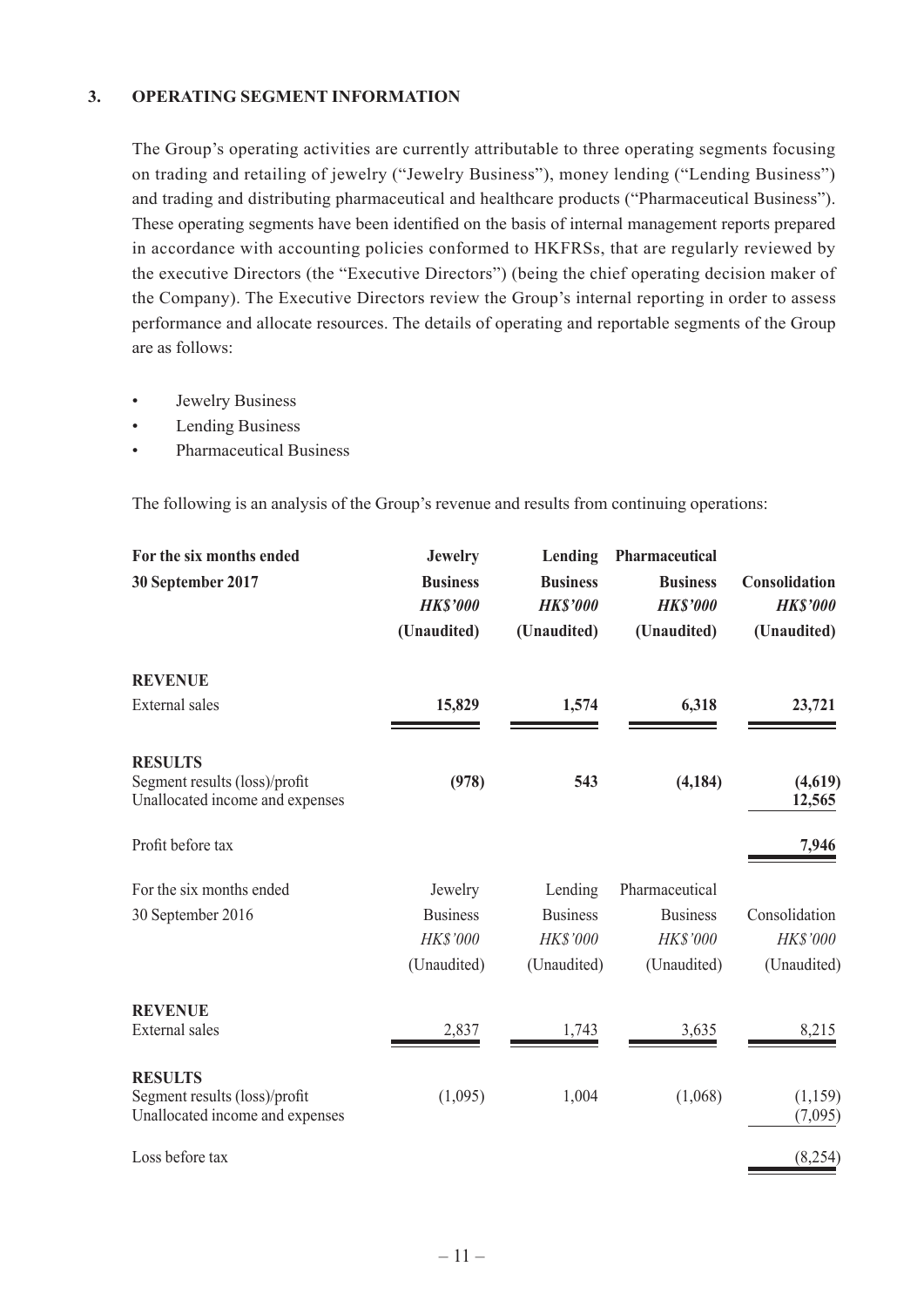Segment (loss)/profit represents the (loss suffered)/profit by each segment without allocation of central administration costs, certain other income and gains and other expenses. This is the measure reported to the Executive Directors for the purposes of resource allocation and performance assessment.

The following is an analysis of the Group's assets and liabilities by operating segment:

|                                                | 30 September    | 31 March        |
|------------------------------------------------|-----------------|-----------------|
|                                                | 2017            | 2017            |
|                                                | <b>HK\$'000</b> | <b>HK\$'000</b> |
|                                                | (Unaudited)     | (Audited)       |
| <b>SEGMENT ASSETS</b>                          |                 |                 |
| Jewelry Business                               | 20,603          | 17,324          |
| <b>Lending Business</b>                        | 37,645          | 40,179          |
| <b>Pharmaceutical Business</b>                 | 24,406          | 36,705          |
| Segment assets from continuing operations      | 82,654          | 94,208          |
| Assets related to discontinued operation       |                 | 1,214           |
| <b>Unallocated</b> assets                      | 15,861          | 8,311           |
| Total assets                                   | 98,515          | 103,733         |
| <b>SEGMENT LIABILITIES</b>                     |                 |                 |
| Jewelry Business                               | 895             | 884             |
| Lending business                               | 47              | 72              |
| <b>Pharmaceutical Business</b>                 | 1,641           | 2,095           |
| Segment liabilities from continuing operations | 2,583           | 3,051           |
| Liabilities related to discontinued operation  |                 | 23,558          |
| <b>Unallocated liabilities</b>                 | 466             | 2,433           |
| <b>Total liabilities</b>                       | 3,049           | 29,042          |

For the purposes of monitoring segment performances and allocating resources between segments:

- all assets are allocated to operating segments other than certain prepayments, tax recoverable and bank balances and cash held by the respective head offices from continuing operation was allocated to the above components segment; and
- all liabilities are allocated to operating segments other than liabilities of the respective head offices from continuing operation.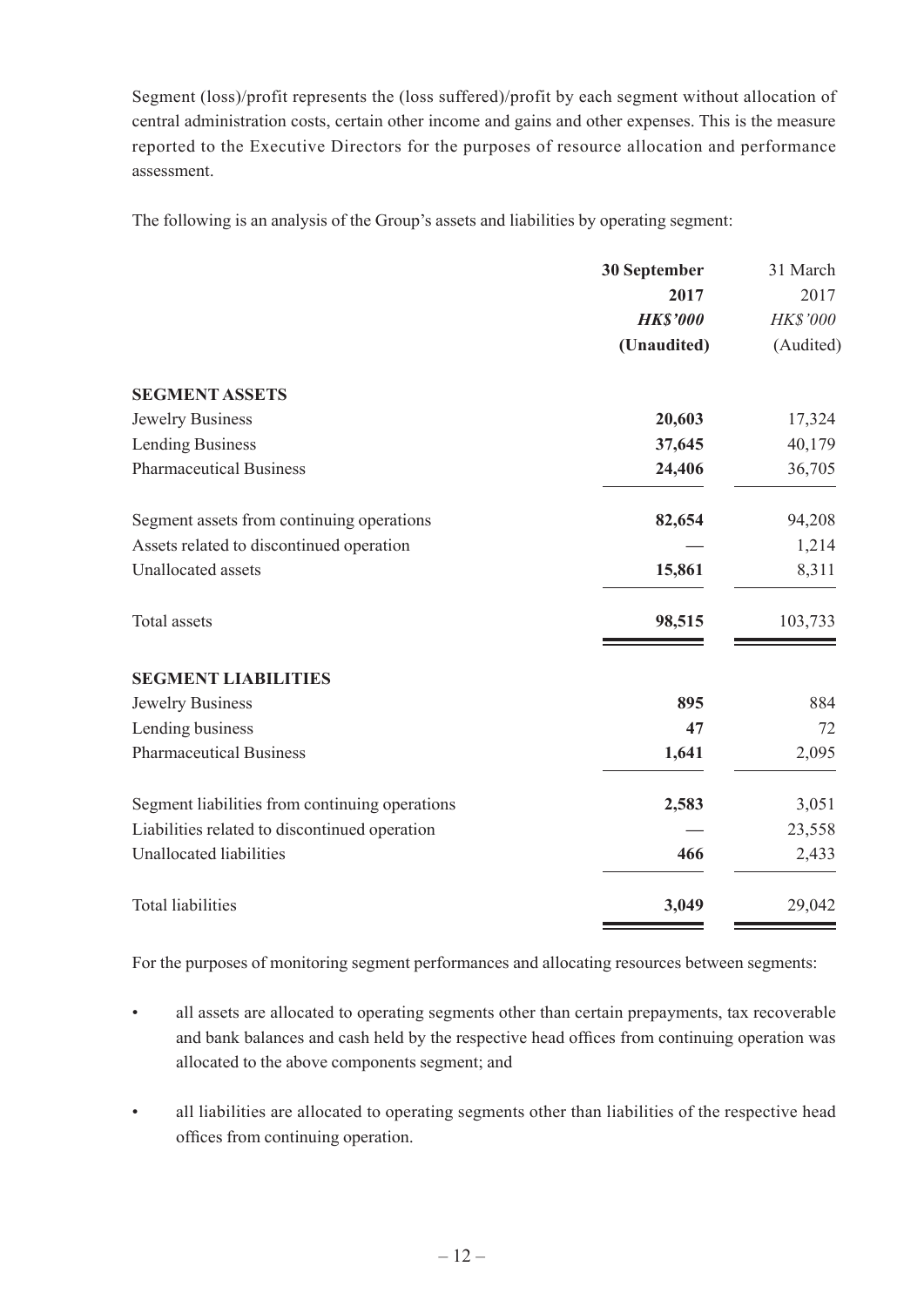#### **4. REVENUE**

Revenue represents the invoiced value of goods sold and services rendered during the periods.

#### **5. LOSS BEFORE TAX**

The Group's loss before tax is arrived at after charging/(crediting):

|                                               | <b>Six months ended</b><br>30 September |             |                 |
|-----------------------------------------------|-----------------------------------------|-------------|-----------------|
|                                               |                                         |             |                 |
|                                               | 2017                                    | 2016        |                 |
|                                               | <b>HK\$'000</b>                         |             | <b>HK\$'000</b> |
|                                               | (Unaudited)                             | (Unaudited) |                 |
| Depreciation of property, plant and equipment | 1,887                                   | 507         |                 |
| Minimum lease payments under operating leases |                                         |             |                 |
| in respect of land and buildings              | 1,171                                   | 2,543       |                 |
| Employee benefits expense                     | 4,206                                   | 4,154       |                 |
| Investment income                             |                                         | (174)       |                 |

#### **6. INCOME TAX EXPENSE**

Hong Kong Profits Tax is calculated at 16.5% of the estimated assessable profit for the six months ended 30 September 2017. Hong Kong Profits Tax has not been provided as the Group did not generate any assessable profits arising in Hong Kong for the six months ended 30 September 2017. Taxes on profits assessable elsewhere have been calculated at the rates of tax prevailing in the countries or jurisdictions in which the Group operates.

|                                  | Six months<br>ended 30 September |                 |  |
|----------------------------------|----------------------------------|-----------------|--|
|                                  |                                  |                 |  |
|                                  | 2017                             | 2016            |  |
|                                  | <b>HK\$'000</b>                  | <b>HK\$'000</b> |  |
|                                  | (Unaudited)                      | (Unaudited)     |  |
| Current — Hong Kong:             |                                  |                 |  |
| Charge for the period            |                                  | 33              |  |
| Total tax charged for the period |                                  | 33              |  |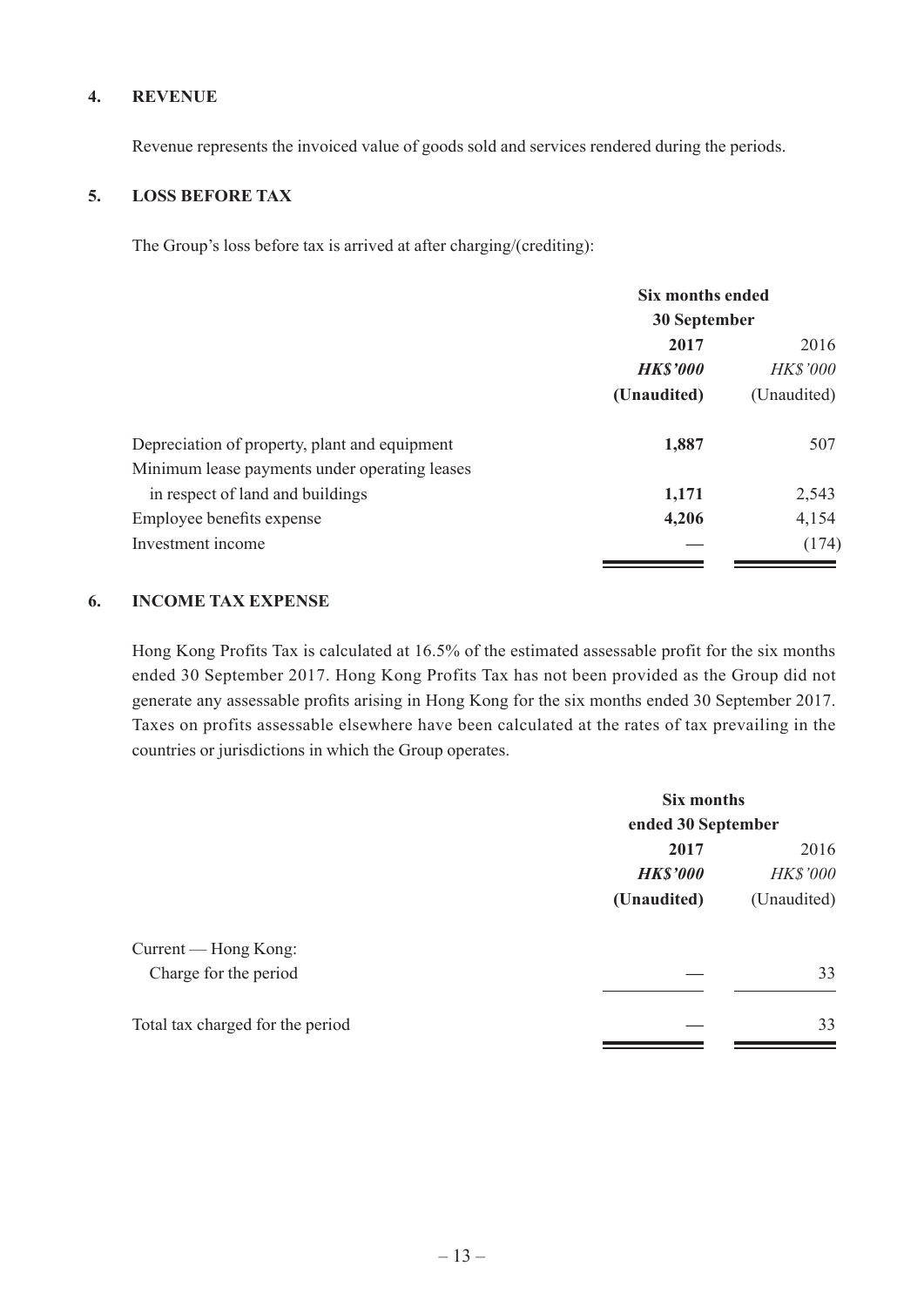#### **7. DISCONTINUED OPERATIONS**

On 2 June 2017, the Group entered into a sale and purchase agreement to dispose of the entire issued share capital of Prosten (BVI) Limited and its subsidiaries, which is principally engaged in wireless value-added services operation ("Wireless Value-added Business"). The disposal of the Wireless Value-added Business is consistent with the Group's long-term policy to focus its activities on the Group's other operations. The disposal was completed on 5 June 2016, on which date the control of Prosten (BVI) Limited passed to the acquirer.

Profit/(loss) for the period from the discontinued operation is analysed as follows:

|                                                        | <b>Period from</b> |              |
|--------------------------------------------------------|--------------------|--------------|
|                                                        | 1 April 2017       |              |
|                                                        | to respective      | For the      |
|                                                        | date of            | six months   |
|                                                        | disposal of        | 30 September |
|                                                        | subsidiaries       | 2016         |
|                                                        | <b>HK\$'000</b>    | HK\$'000     |
|                                                        | (Unaudited)        | (Unaudited)  |
| Loss for the period from Wireless Value-added Business | (65)               | (1,002)      |
| Gain on disposal of Wireless Value-added Business      | 41,835             |              |
| $Profit/ (loss)$ for the period from                   |                    |              |
| discontinued operation attributable                    |                    |              |
| to owners of the Company                               | 41,770             | (1,002)      |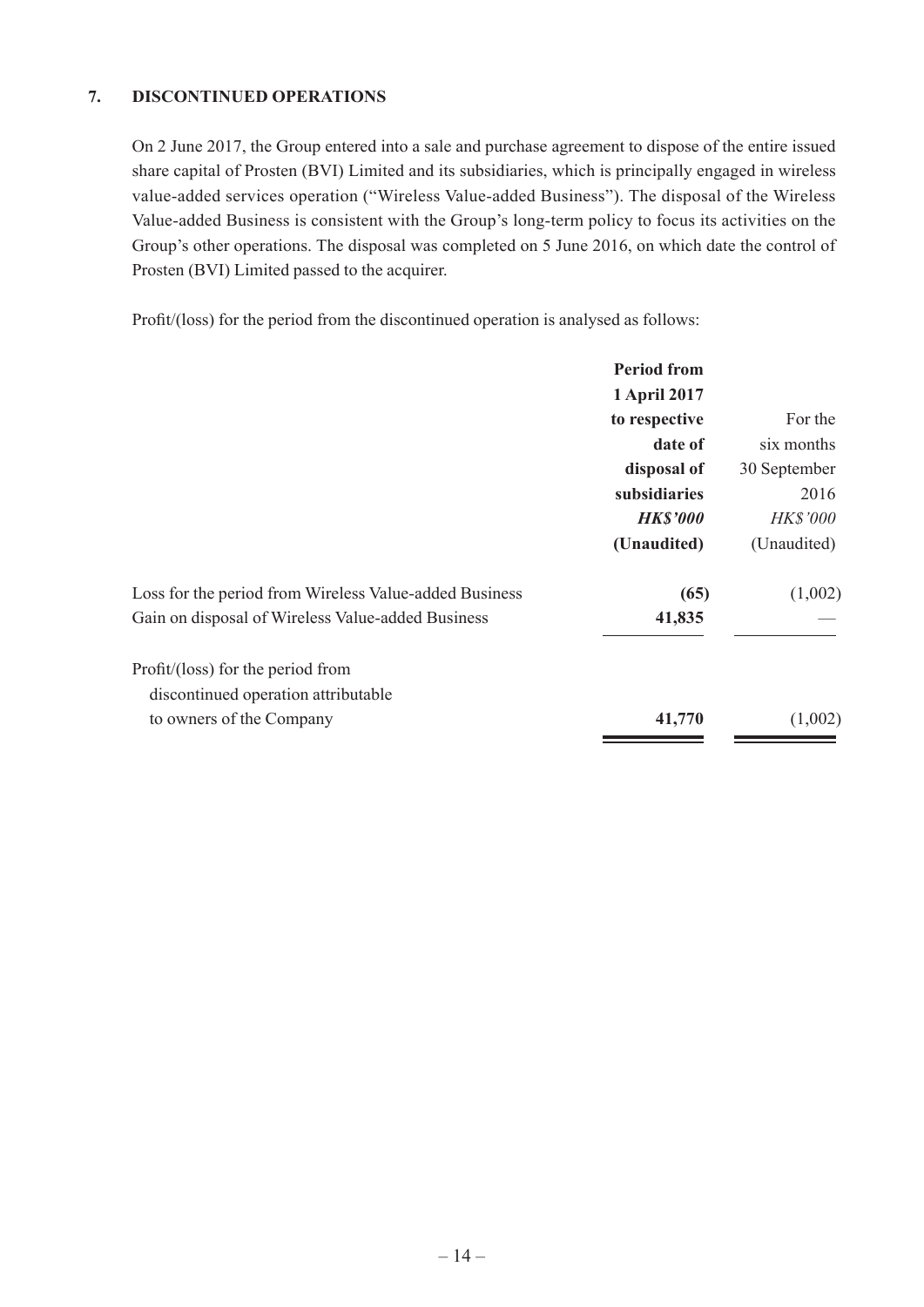Loss of the Wireless Value-added Business for the period, which have been included in the condensed consolidated statement of profit or loss and other comprehensive income, were as follows:

|                                                 | <b>Period from</b> |              |
|-------------------------------------------------|--------------------|--------------|
|                                                 | 1 April 2017       |              |
|                                                 | to respective      | For the      |
|                                                 | date of            | six months   |
|                                                 | disposal of        | 30 September |
|                                                 | subsidiaries       | 2016         |
|                                                 | <b>HK\$'000</b>    | HK\$'000     |
|                                                 | (Unaudited)        | (Unaudited)  |
| Revenue                                         |                    |              |
| Other income and gains                          |                    | 6            |
| Administrative expenses                         | (65)               | (1,008)      |
| Loss before tax                                 | (65)               | (1,002)      |
| Income tax expense                              |                    |              |
| Loss for the period from discontinued operation | (65)               | (1,002)      |

Loss for the period from discontinued operation has been arrived at after charging:

|                                               | <b>Period from</b> |                 |
|-----------------------------------------------|--------------------|-----------------|
|                                               | 1 April 2017       |                 |
|                                               | to respective      | For the         |
|                                               | date of            | six months      |
|                                               | disposal of        | 30 September    |
|                                               | subsidiaries       | 2016            |
|                                               | <b>HK\$'000</b>    | <b>HK\$'000</b> |
|                                               | (Unaudited)        | (Unaudited)     |
| Depreciation of property, plant and equipment | 6                  | 31              |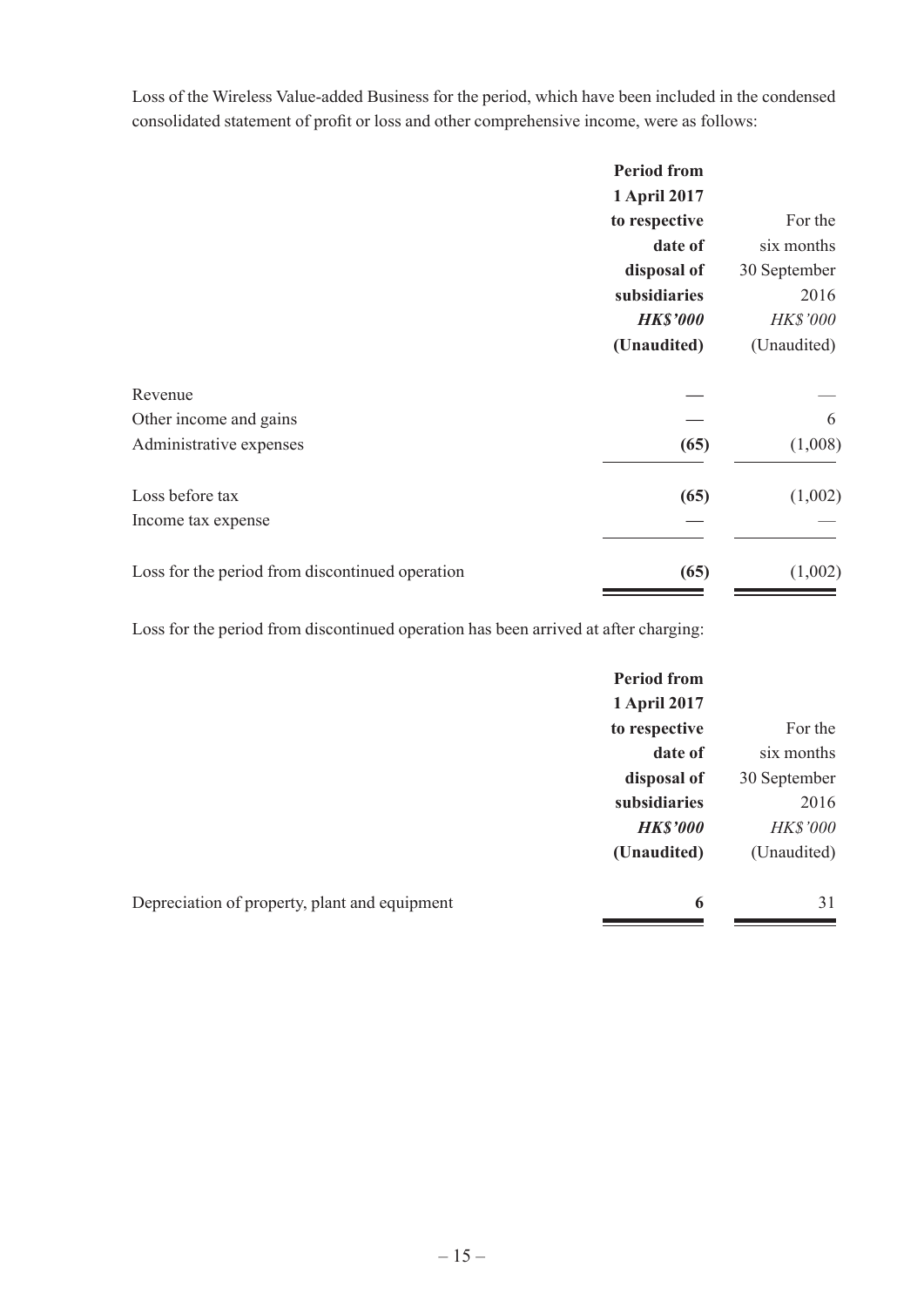Cash flows of the discontinued operation for the period were as follows:

|                                            | <b>Period from</b> |              |
|--------------------------------------------|--------------------|--------------|
|                                            | 1 April 2017       |              |
|                                            | to respective      | For the      |
|                                            | date of            | six months   |
|                                            | disposal of        | 30 September |
|                                            | subsidiaries       | 2016         |
|                                            | <b>HK\$'000</b>    | HK\$'000     |
|                                            | (Unaudited)        | (Unaudited)  |
| Net cash outflow from operating activities | (565)              | (53,010)     |
| Net cash inflow from investing activities  | 591                |              |
| Net cash outflow from financing activities |                    |              |
| Net cash inflow/(outflow)                  | 26                 | (53,010)     |
|                                            |                    |              |

#### **8. EARNINGS/(LOSS) PER SHARE**

The calculation of basic earings per share from continuing and discontinued operations for the six months ended 30 September 2017 is based on the unaudited profit for the period attributable to owners of the Company of approximately HK\$33,835,000 (2016: loss of HK\$9,289,000) and the weighted average number of ordinary shares of approximately 1,209,769,000 for the six months ended 30 September 2017 (2016: 1,095,361,000).

The calculation of basic loss per share from continuing operations for the six months ended 30 September 2017 is based on the unaudited loss from continuing operations for the period attributable to owners of the Company of approximately HK\$7,935,000 (2016: HK\$8,287,000).

The calculation of basic earnings per share from discontinued operation for the six months ended 30 September 2017 is based on the unaudited profit from discontinued operation for the period attributable to owners of the Company of approximately HK\$41,770,000 (2016: loss of HK\$1,002,000).

The weighted average number of ordinary shares used are same as those described above for the calculation of basic loss per share from continuing operations and the basic earnings per share from discontinued operation.

As there were no dilutive potential equity shares in existence as at 30 September 2017 and 2016, the basic and diluted earnings/(loss) per share were the same for the periods.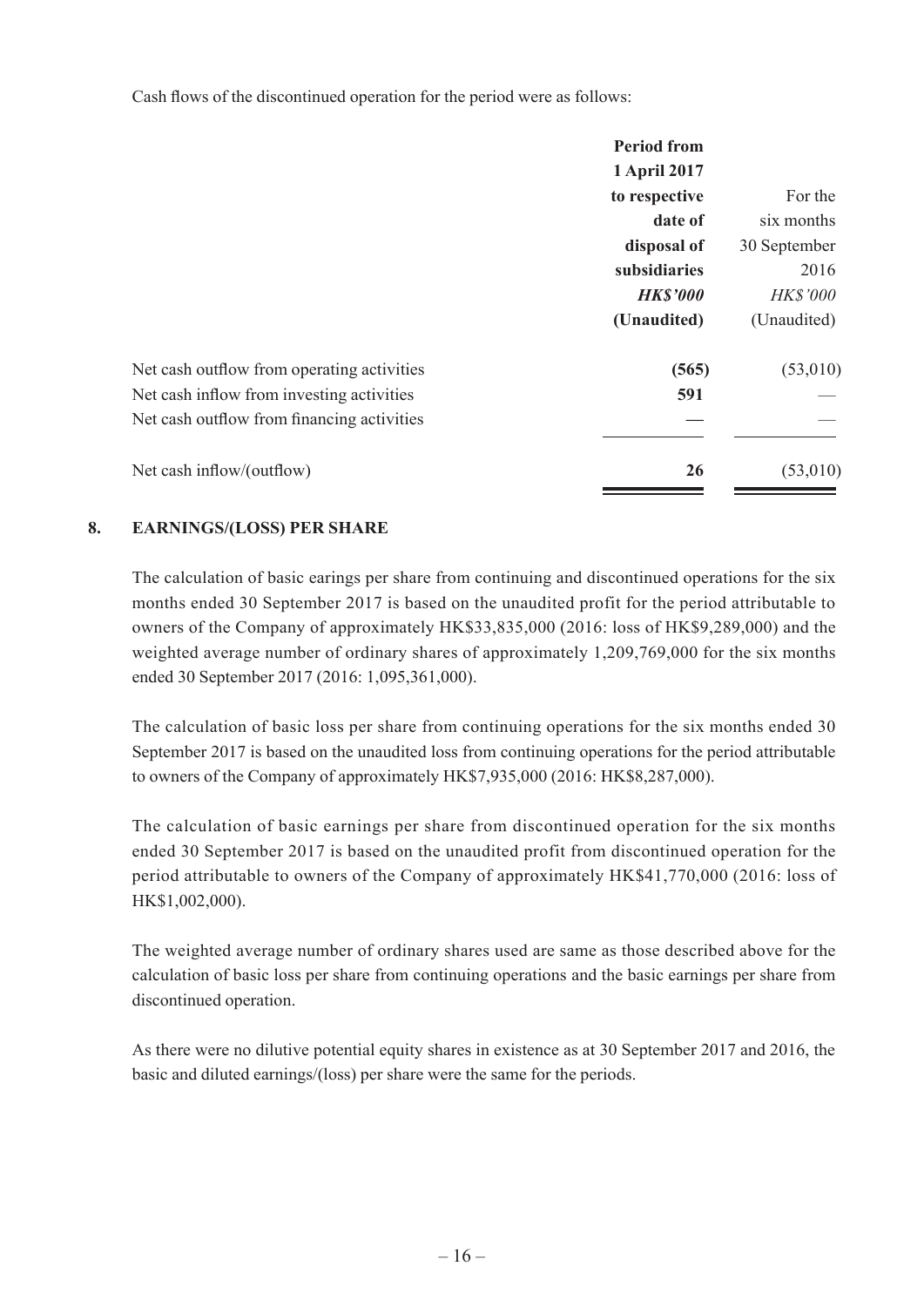#### **9. TRADE RECEIVABLES**

|                          | 30 September    | 31 March  |
|--------------------------|-----------------|-----------|
|                          | 2017            | 2017      |
|                          | <b>HK\$'000</b> | HK\$'000  |
|                          | (Unaudited)     | (Audited) |
| Trade receivables, gross | 6,983           | 4,211     |
| Impairment allowances    |                 | (1, 397)  |
| Loans receivables        | 35,995          | 34,372    |
| Trade receivables, net   | 42,978          | 37,186    |

Loans receivables represent loans to individuals which are unsecured and carry interest from 10% to 24% per annum. As at 30 September 2017 and at 31 March 2017, all loans receivables have lending terms from 6 months to one year but contained a repayable on demand clause. The aggregated principal amount outstanding at the end of the reporting period is HK\$35,000,000 (at 31 March 2017: HK\$33,000,000) and the balance includes interest receivable of HK\$995,000 (at 31 March 2017: HK\$1,372,000).

An aged analysis of the Group's trade receivables, net of impairment allowances, based on the date of invoice, is as follows:

|                        | 30 September    | 31 March  |
|------------------------|-----------------|-----------|
|                        | 2017            | 2017      |
|                        | <b>HK\$'000</b> | HK\$'000  |
|                        | (Unaudited)     | (Audited) |
| Within three months    | 16,308          | 7,768     |
| 4 to 6 months          | 13,580          | 15,729    |
| 7 to 12 months         | 13,090          |           |
| Over 1 year            |                 | 13,689    |
| Trade receivables, net | 42,978          | 37,186    |

The Group does not hold any collateral or other credit enhancements over these balances.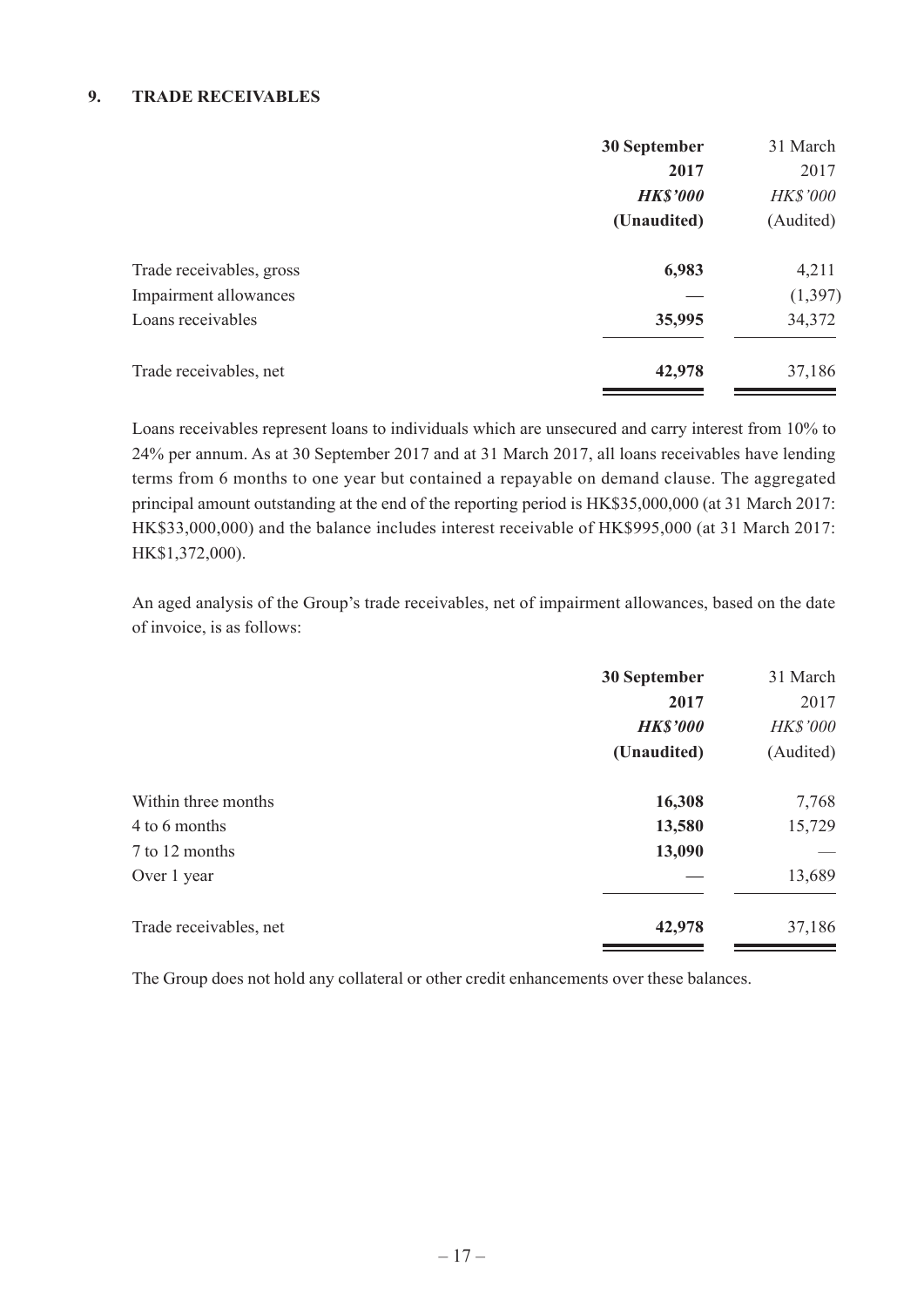## **10. TRADE PAYABLES**

An aged analysis of the Group's trade payables, based on the month in which the services were rendered/invoice date, is as follows:

| 30 September            | 31 March  |
|-------------------------|-----------|
| 2017                    | 2017      |
| <b>HK\$'000</b>         | HK\$'000  |
| (Unaudited)             | (Audited) |
| 827                     | 1,309     |
| $\overline{\mathbf{4}}$ | 17        |
| 49                      |           |
|                         | 2,533     |
| 880                     | 3,859     |
|                         |           |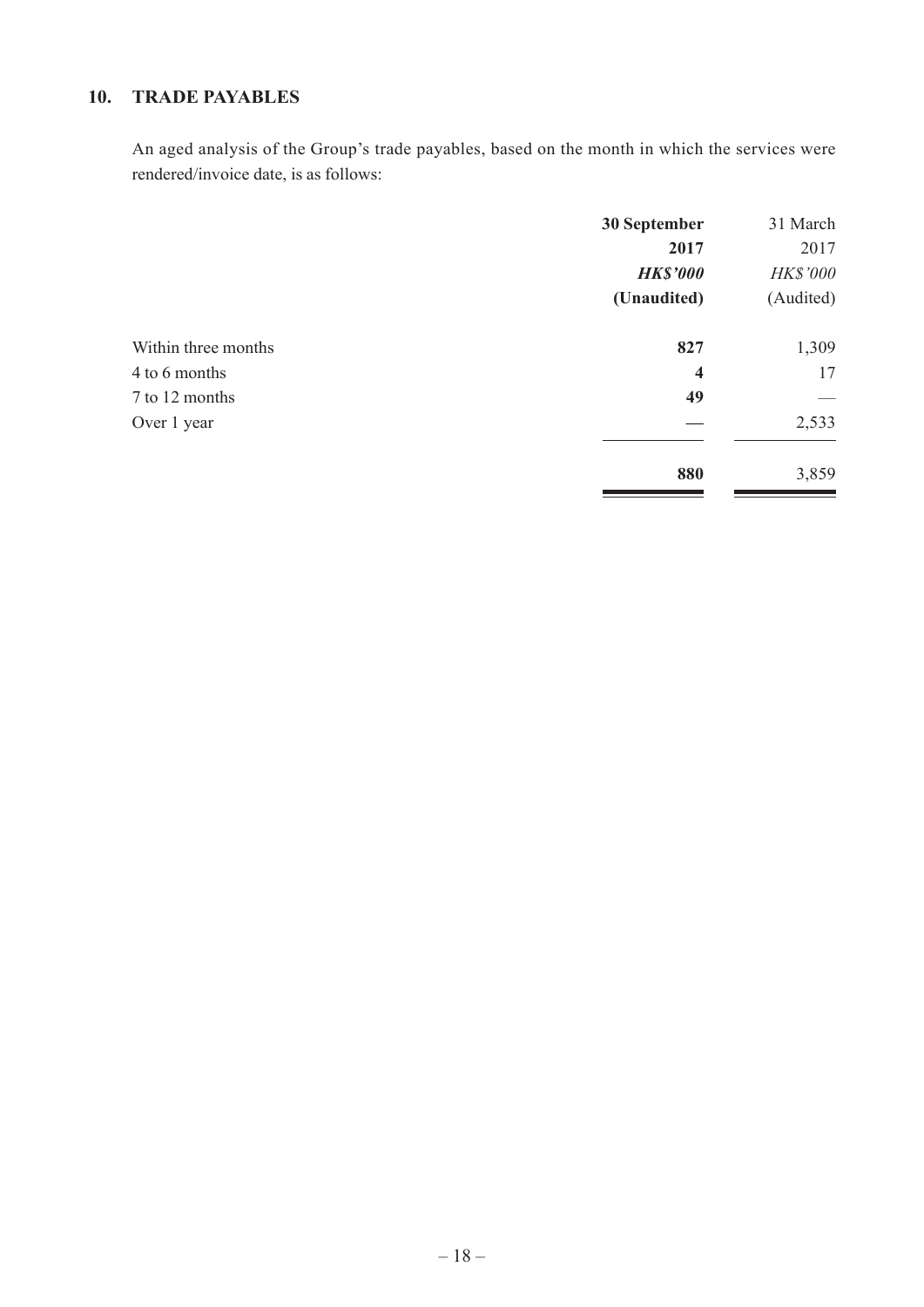#### **INTERIM DIVIDEND**

The Board does not recommend the payment of an interim dividend for the six months ended 30 September 2017 (for the six months ended 30 September 2016: nil).

#### **MANAGEMENT DISCUSSION AND ANALYSIS**

#### **Financial Review**

#### *Revenue*

The Group's revenue for the six months ended 30 September 2017 amounted to approximately HK\$23,721,000, representing an increase of approximately 189% as compared to the corresponding period of last financial year. The increase was mainly attributable to the increase in revenue from the Group's Jewelry Business of approximately HK\$12,922,000 as it had gold jewelry wholesales during the period under review while there was no such business in the corresponding period of last financial year. Increase in revenue from the Pharmaceutical Business of HK\$2,683,000 also contributed to the increase in the Group's total revenue.

#### *Cost of sales and gross profit margin*

Cost of sales of the Group increased from approximately HK\$5,357,000 for the six months ended 30 September 2016 to approximately HK19,857,000 for the six months ended 30 September 2017, which was in line with the increase in sales of the Jewelry Business and the Pharmaceutical Business. As the gold jewelry wholesale contributed a significant part of the sales of the Jewelry Business, which have a lower gross profit margin, the overall gross profit margin deceased from approximately 35% for the six months ended 30 September 2016 to 16% for the six months ended 30 September 2017.

### *Expenses*

Selling expenses and administrative expenses increased by approximately HK\$1,842,000 from approximately HK\$11,301,000 for the six months ended 30 September 2016 to approximately HK\$13,143,000 for the six months ended 30 September 2017. The increase was mainly due to more sales and marketing activities was conducted for the marketing and development of the Jewelry Business and the Pharmaceutical Business in the period under review.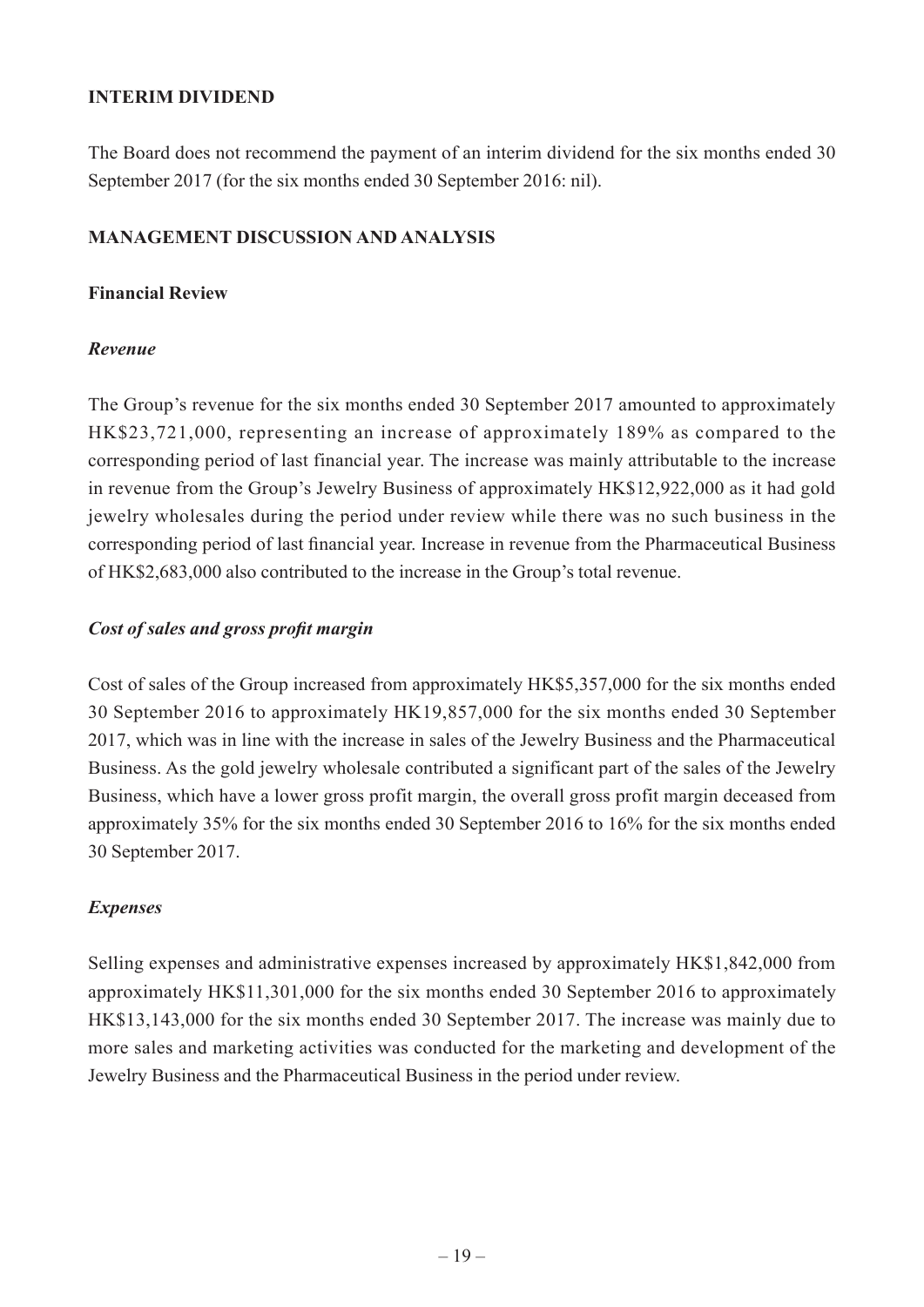## *Total equity*

As at 30 September 2017, the Group has a total equity amounted to approximately HK\$95,466,000 (as at 31 March 2017: HK\$74,691,000) and net current assets amounted to approximately HK\$60,988,000 (as at 31 March 2017: HK\$39,834,000).

#### *Liquidity and financial resources*

The Group adopts a prudent cash and financial management policy. In order to achieve better cost control and minimise the cost of funds, the Group's treasury activities are centralised and cash is generally placed in deposits with banks.

As at 30 September 2017, total cash and cash equivalents of the Group amounted to approximately HK\$6,838,000 (as at 31 March 2017: HK\$8,738,000). As at 30 September 2017 and 31 March 2017, the Group had no outstanding loan from third party.

#### *Treasury policies and foreign currency exchange exposure*

Despite that the Group's trading transactions, monetary assets and liabilities are mainly denominated in RMB and Hong Kong dollars, it does not believe that the impact of foreign exchange exposure to the Group was material. The Group does not use derivative financial instruments to protect against the volatility associated with foreign currency transactions and other financial assets and liabilities created in the ordinary course of business. The majorities of the Group's operating assets are located in Mainland China and are denominated in RMB.

Cash is generally deposited at banks in the PRC and Hong Kong and denominated mostly in Renminbi and Hong Kong dollar. As at 30 September 2017, no related hedges were made by the Group (as at 31 March 2017: nil).

### *Contingent liabilities*

As at 30 September 2017, the Group had no material contingent liabilities (as at 31 March 2017: nil).

#### *Significant investments, acquisitions or disposals*

Except for the disposal of the entire issued share capital of and shareholder's loans to Prosten (BVI) Limited, Prosten Wealth Investment Limited and Meteor Investment (H.K.) Limited, the Group does not have any material acquisition or disposal during the six months ended 30 September 2017.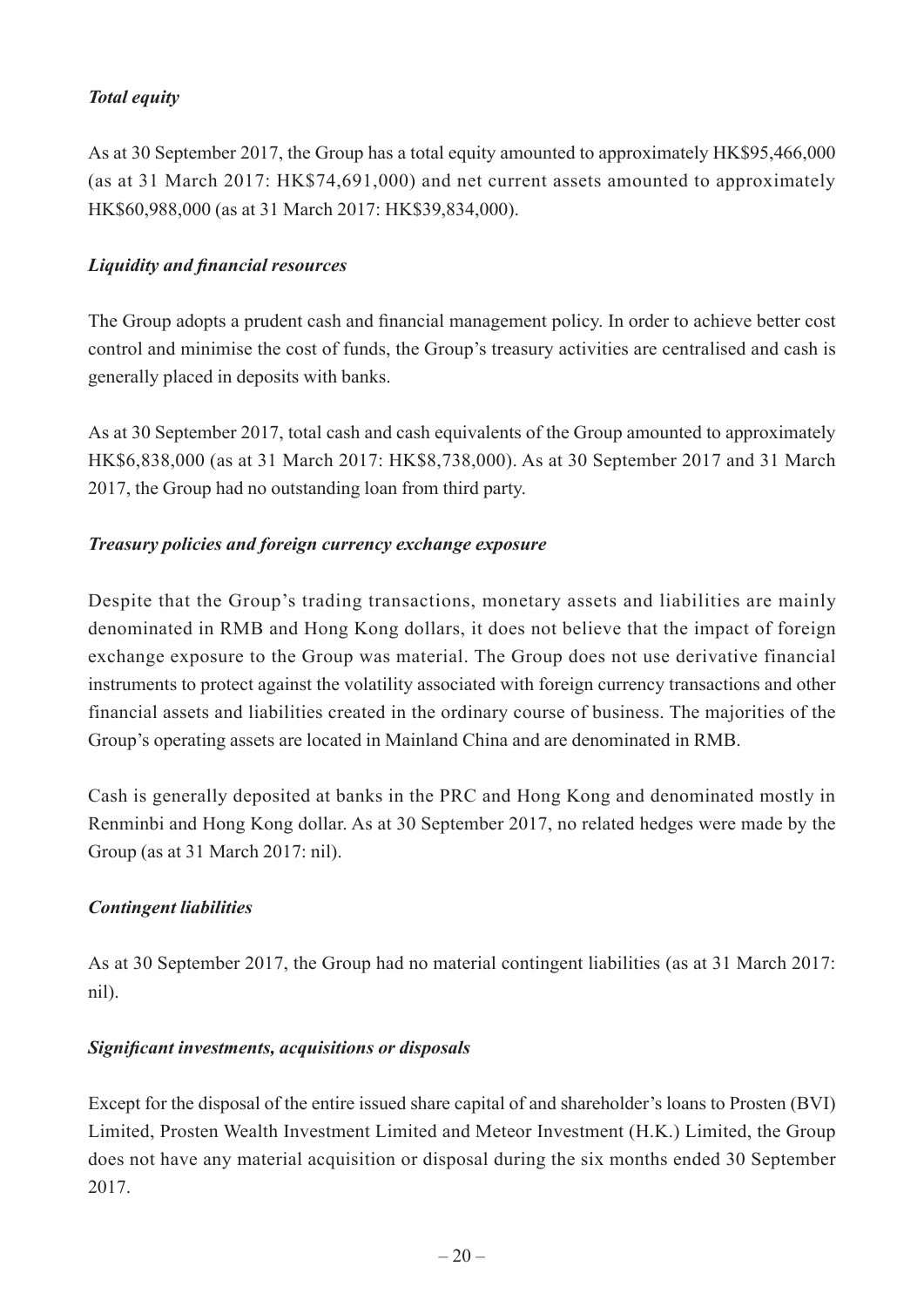### *Capital structure*

The shares of the Company were listed on GEM on 28 March 2000.

During the six months ended 30 September 2017, the Company has issued and allotted 2,700,000 new shares at the exercise price of HK\$0.165 per share as a result of exercise of share options by the share option holders of the Company.

The Group's capital structure is sound with healthy working capital management. As at 30 September 2017, the Group's total equity amounted to approximately HK\$95,466,000, representing a increase of approximately 28% compared with that as at 31 March 2017 (31 March 2017: HK\$74,726,000). As at 30 September 2017, the Group's cash and cash equivalents totaled approximately HK\$6,838,000 (as at 31 March 2017: HK\$8,738,000). The current ratio (note 1) and the quick ratio (note 2) of the Group as at 30 September 2017 was 21.0 (as at 31 March 2017: 2.38) and 17.5 (as at 31 March 2017: 1.86) respectively. The Group was in net cash position as at 30 September 2017 (gearing ratio (note 3) as at 31 March 2017: 13.92%).

Apart from the above, there has been no material change in the capital structure of the Group during the period under review.

Note: (1) Current Ratio = Current Assets  $\div$  Current Liabilities Note: (2) Quick Ratio = (Current Assets – Inventories) ÷ Current Liabilities Note: (3) Gearing Ratio = (Debts – Cash and cash equivalents)  $\div$  Equity

## **Event after the Reporting Period**

Pursuant to the loan agreement and the extension agreement made between SZ Enterprise Union Finance Limited, an indirect wholly-owned subsidiary of the Company (the "Lender"), and Mr. Wen Qimin, the borrower (the "Borrower") on 8 November 2016 and 8 May 2017 respectively, a loan in the principal amount of HK\$13,000,000 bearing interest at a rate of 10% per annum was advanced to the Borrower for an original period of six months with an extended period of five months. On 25 October 2017, the Lender entered into the second extension agreement with the Borrower whereby the final repayment date of the above loan was extended for two and a half months from 8 October 2017 to 23 December 2017 and the interest rate was increased from 10% per annum to 13% per annum effective from 9 October 2017. For further details of the extension, please refer to the Company's announcement dated 25 October 2017.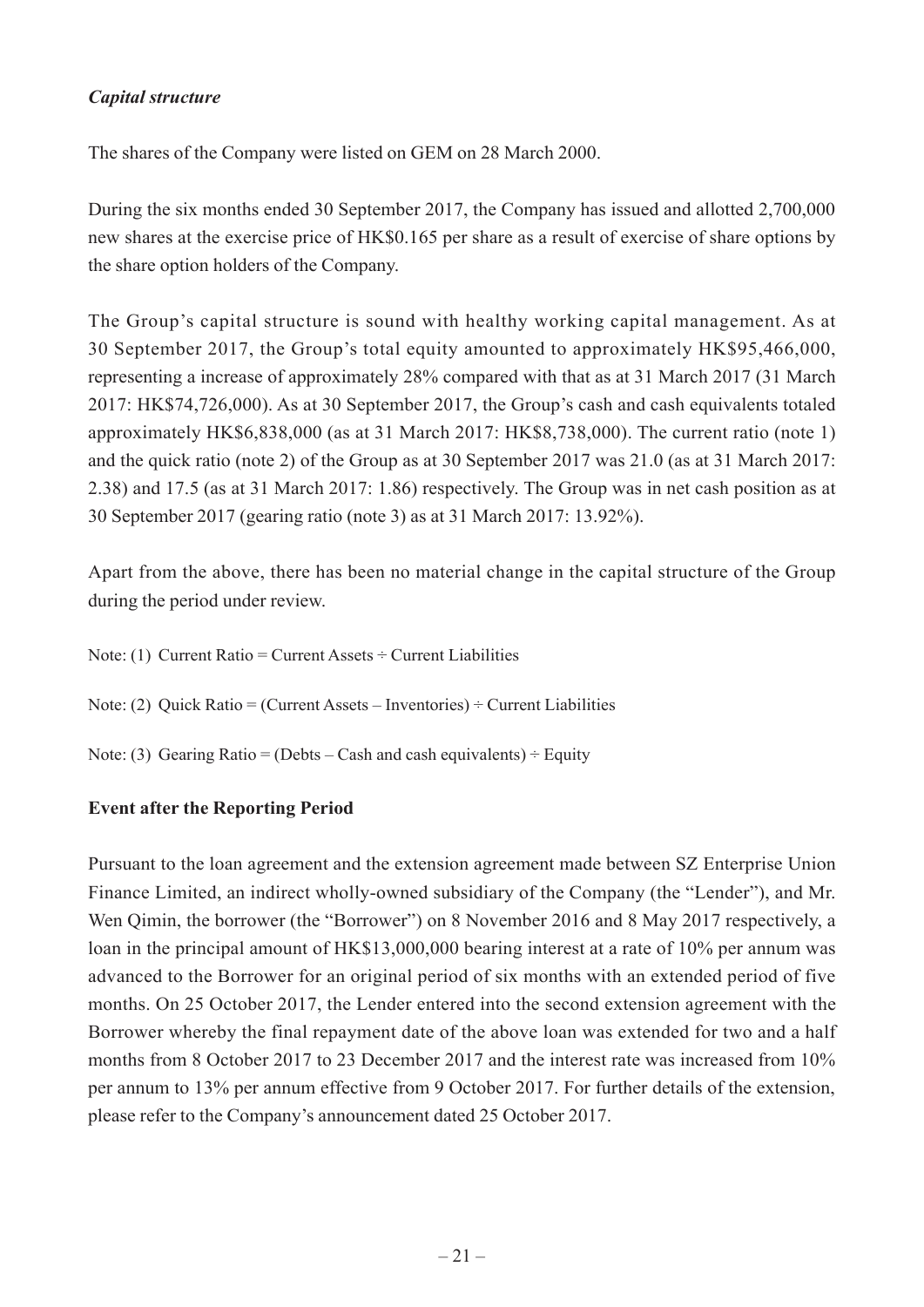#### **Business Review and Outlook**

### *Jewelry Business*

The Group commenced its Jewelry Business in 2015 and continued to develop this business in the period under review.

During the period under review, the Group's Jewelry Business included wholesale and retail of jewelry and related ancillary business (including but not limited to custom-made jewelry, valetprocurement of jewelry and various after-sales services), and most of the processing businesses are performed in the form of commissioned processing by external factories. The jewelry products sold by the Group mainly included gold jewelry, platinum jewelry, diamond jewelry, gemstone jewelry, emerald and karat gold jewelry.

The Group's jewelry retailing business was conducted mainly through an offline store located in Wongtee Plaza, Futian District, Shenzhen, the PRC, which is a franchised store of the Luk Fook Jewellry brand. The store is required to select goods from the suppliers designated by Luk Fook Jewellry. Upon quality inspection by state-approved jewelry identification center and being claimed to the store by the Group's staff, the goods are immediately entered into store sales system for sale. Most of the jewelry goods purchased by the store from the suppliers were finished jewelry products, which are generally not required to undergo reprocessing before sale.

The Group's jewelry wholesale business was mainly conducted through the wholesale of jewelry products to jewelry wholesalers by 至尊彩虹鑽石(深圳)有限公司, a wholly owned subsidiary of the Company, where the jewelry products being wholesaled were mainly gold jewelries. During the period under review, the Group has the secondary membership (二級會員資格) of Shanghai Gold Exchange and continued to develop the secondary gold sales agency business (黃金二級代 理業務). The Group may place orders for bullion via the online trading platform of Shanghai Gold Exchange. After claiming the bullion, the Group may commission external factories to process into finished gold jewelries and wholesale to jewelry wholesalers.

The Group will continue to focus on developing its Jewelry Business. With reference to its past sales experience, the Group intends to step up its efforts in identifying more jewelry wholesaler customers in South China, thereby expanding the sales channels of its secondary gold sales agency business (黃金二級代理業務). As to retail of jewelry, the positioning of retail products in stores will focus on mid-end products, which will be supplemented by low end products. Meanwhile, the Group will put more efforts to raise the sales proportion to its major high-end corporate customers (which principally purchase or customize jewelry as corporate gifts/awards) so as to increase the jewelry sales as well as generate profits.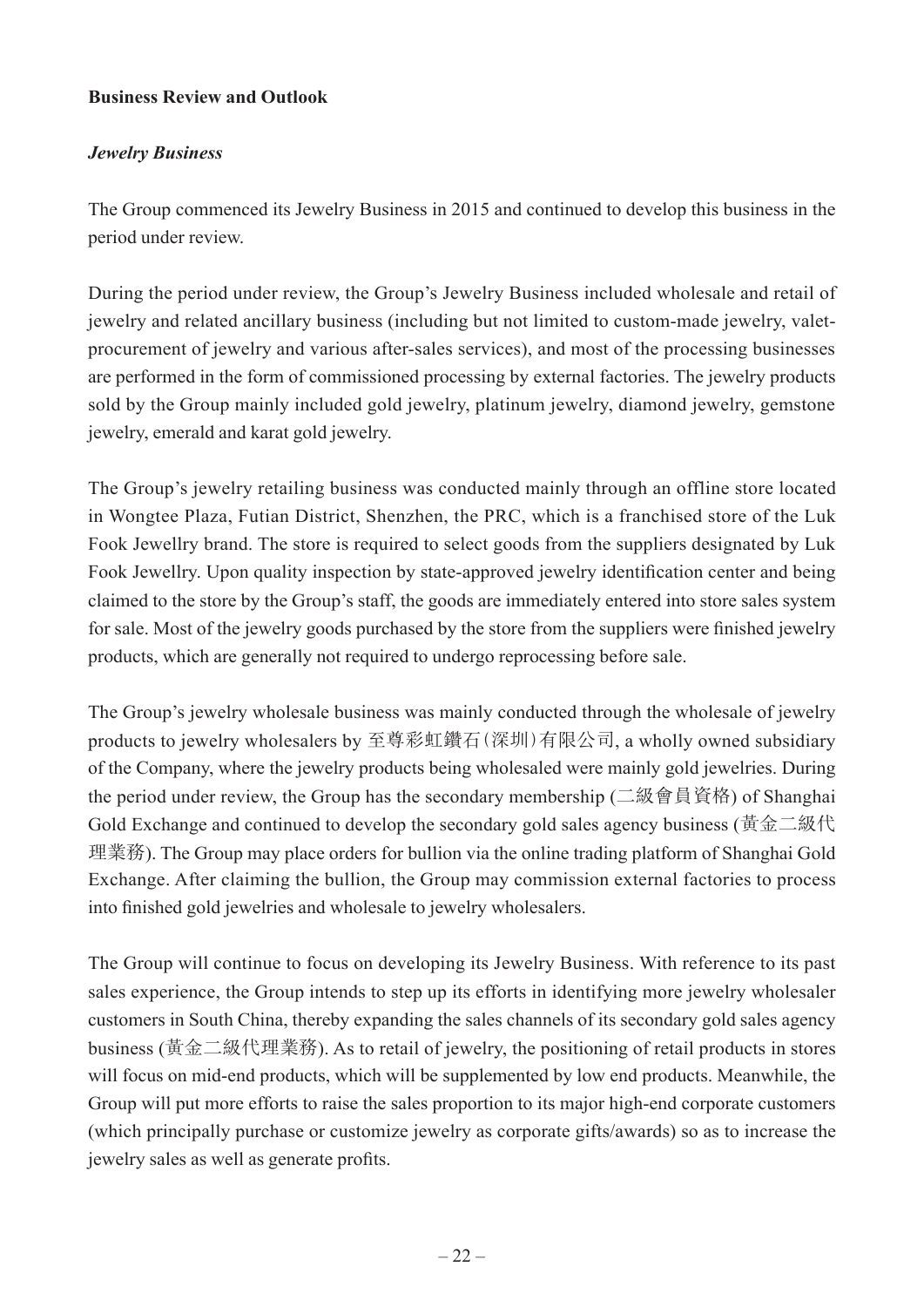The increase in revenue from the Jewelry Business for the period under review was mainly because of the increase in trading of golden jewelry products in the PRC. However, relatively low gross margin of wholesale of jewelry and the selling and administrative expenses to maintain and develop this business resulted in loss in this segment. Going forward, the Group will try to allocate more resources to develop its Jewelry Business, especially the golden jewelry trading business, and at the same will try further effort to control the selling and administrative expenses to increase the profitability of the Jewelry Business.

### *Lending Business*

The Group commenced its Lending Business in Hong Kong in 2016 through acquiring a group of companies with a valid money lending licence in Hong Kong to diversify its income source. The Lending Business continued to grow and contributed positive results to the Group during the period under review. The Group will pay a closer attention to the market situation and the external economic environment and consider the possibility of further expansion in the Lending Business.

There were three major outstanding loan receivables with the Group as at 30 September 2017. All of them were carried out as part of the ordinary and usual course of business of the Group and brought in interest income to the Group.

Pursuant to the loan agreement and extension agreements entered into between SZ Enterprise Union Finance Limited ("SZ Finance"), an indirect wholly-owned subsidiary of the Company, and the borrower, Mr. Wen Qimin, on 8 November 2016, 8 May 2017 and 25 October 2017respectively, an unsecured loan in the principal amount of HK\$13,000,000 bearing interest at a rate of 10% per annum for a six-month period, was drawn down on 8 November 2016. The original final repayment date of the loan was on 8 May 2017 and was extended to 23 December October 2017. The interest rate of the loan was changed from 10% per annum to 13% per annum effective from 9 October 2017.

In addition, pursuant to the loan agreements entered into between SZ Finance and the borrower, Mr. Chen Tianju, on 25 January 2017 and 2 June 2017 respectively, two unsecured loans was granted to and drawn down by Mr. Chen Tianju on 25 January 2017 and 7 June 2017 respectively. The loans were in the principal amount of HK\$6,000,000 each and were bearing an interest at a rate of 12% per annum for a term of one year and eight months respectively. The final repayment date of the loans is on 25 January 2018 and 7 February 2018 respectively but early repayment is allowed.

The Group has conducted internal risk assessment on these loan arrangements and noted both of the borrowers have substantial investments and assets in the PRC which support their respective financial capability to repay the loans, thus no securities or collaterals was sought. The purpose of the loans is to enhance their short-term cash flow.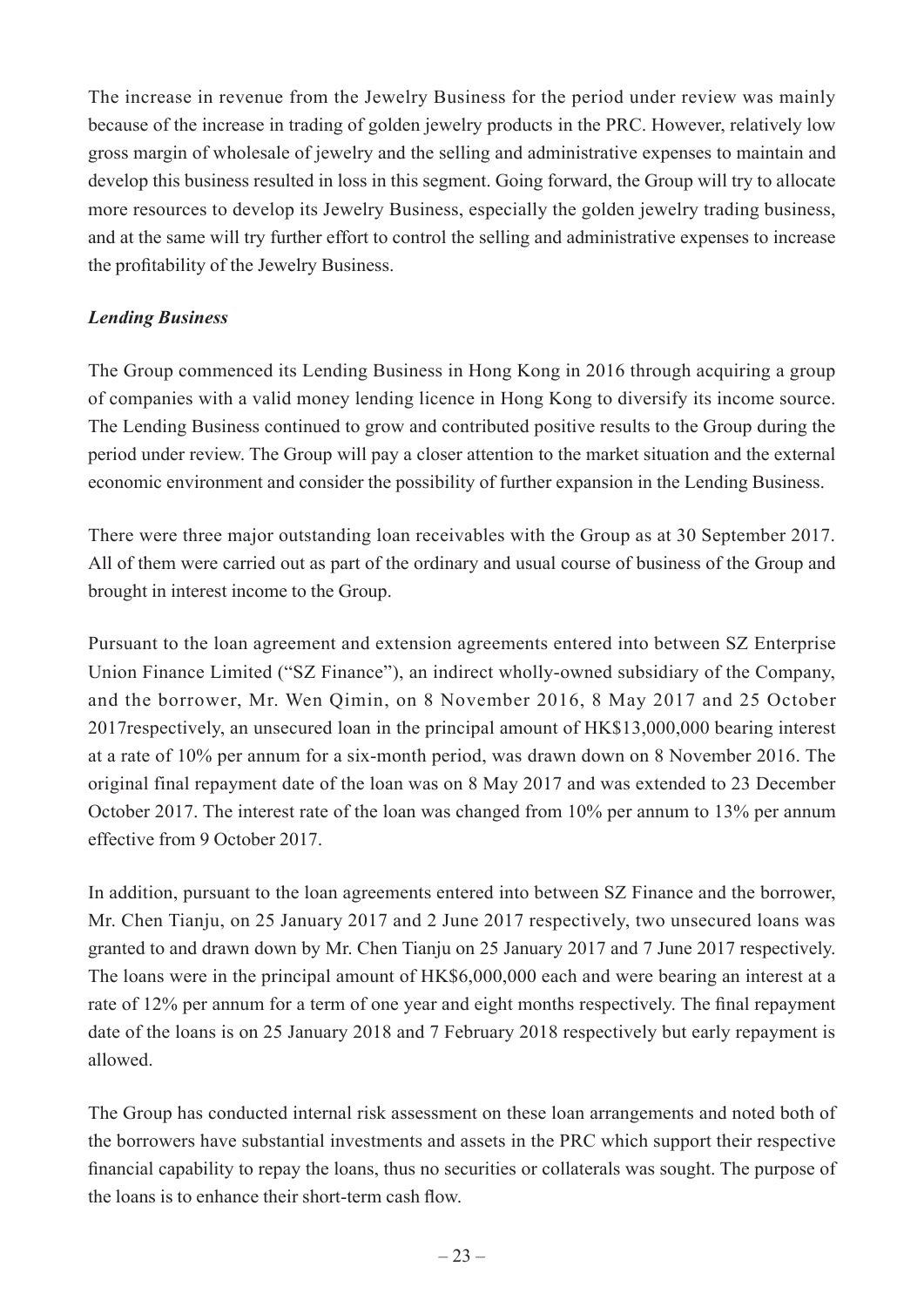#### *Pharmaceutical Business*

The Group commenced its Pharmaceutical Business in 2016 and continued to develop this business in the period under review.

During the year ended 31 March 2017, the Group has established business relationships with target pharmaceutical companies and chain pharmacies and during the period under review, it has established business relationships with a group of target hospitals in western Guangdong, which are mainly related to the distribution of pharmaceuticals and pharmaceutical consumables to such hospitals as well as the supply of pharmaceuticals and healthcare products to such pharmaceutical companies and chain pharmacies. During the aforementioned supply and sales activities, the Group mainly acts as a channel distributor to conduct sales activities, which does not involve pharmaceutical production.

During the year ended 31 March 2017 and the period under review, the Group also engaged in the cultivation of longan and radix millettiae speciosae, which requires relatively long period to realise the investment. As the auxiliary business of the Pharmaceutical Business, the Group also sold health food products, such as health protection tea leaves and walnut jujube, in the year ended 31 March 2017. During the period under review, the Group had no revenue from sales of health food products and cultivation of longan and radix millettiae speciosae.

On 26 July 2017, Meteor Storm Holdings Limited ("Meteor Storm"), an indirect wholly-owned subsidiary of the Company, entered into a disposal agreement with an independent third party, pursuant to which Meteor Storm agreed to sell and the purchaser agreed to acquire the entire issued share capital of Meteor Investment (H.K.) Limited ("Meteor HK"), a direct wholly- owned subsidiary of Meteor Storm. The disposal was completed on 14 August 2017. Upon completion of the disposal, Meteor HK and its subsidiaries ("Meteor HK Group"), which were engaged in trading of pharmaceutical products (Chinese medicine), sales of health food and cultivation of longan and radix millettiae speciosae, ceased to be subsidiaries of the Company. The disposal represented an opportunity to realise the Group's investment in the Meteor HK Group. After the disposal, the Group has focused its resources allocated to the Pharmaceutical Business on the remaining subsidiaries under the Pharmaceutical Business, which holds license such as the pharmaceutical operation permit (藥品經營許可證), the medical equipment operation permit (醫 療器械經營企業許可證) and the good supply practices (GSP) certificate (藥品經營質量管理規 範認證證書) and is principally engaged in the sales of pharmaceuticals, healthcare products and pharmaceutical consumables.

The revenue from the Pharmaceutical Business increased by approximately HK\$2,638,000 from approximately HK\$3,635,000 for the six months ended 30 September 2016 to approximately HK\$6,318,000 for the six months ended 30 September 2017. Such increase was mainly due to the increase in sales of pharmaceutical productions to hospitals.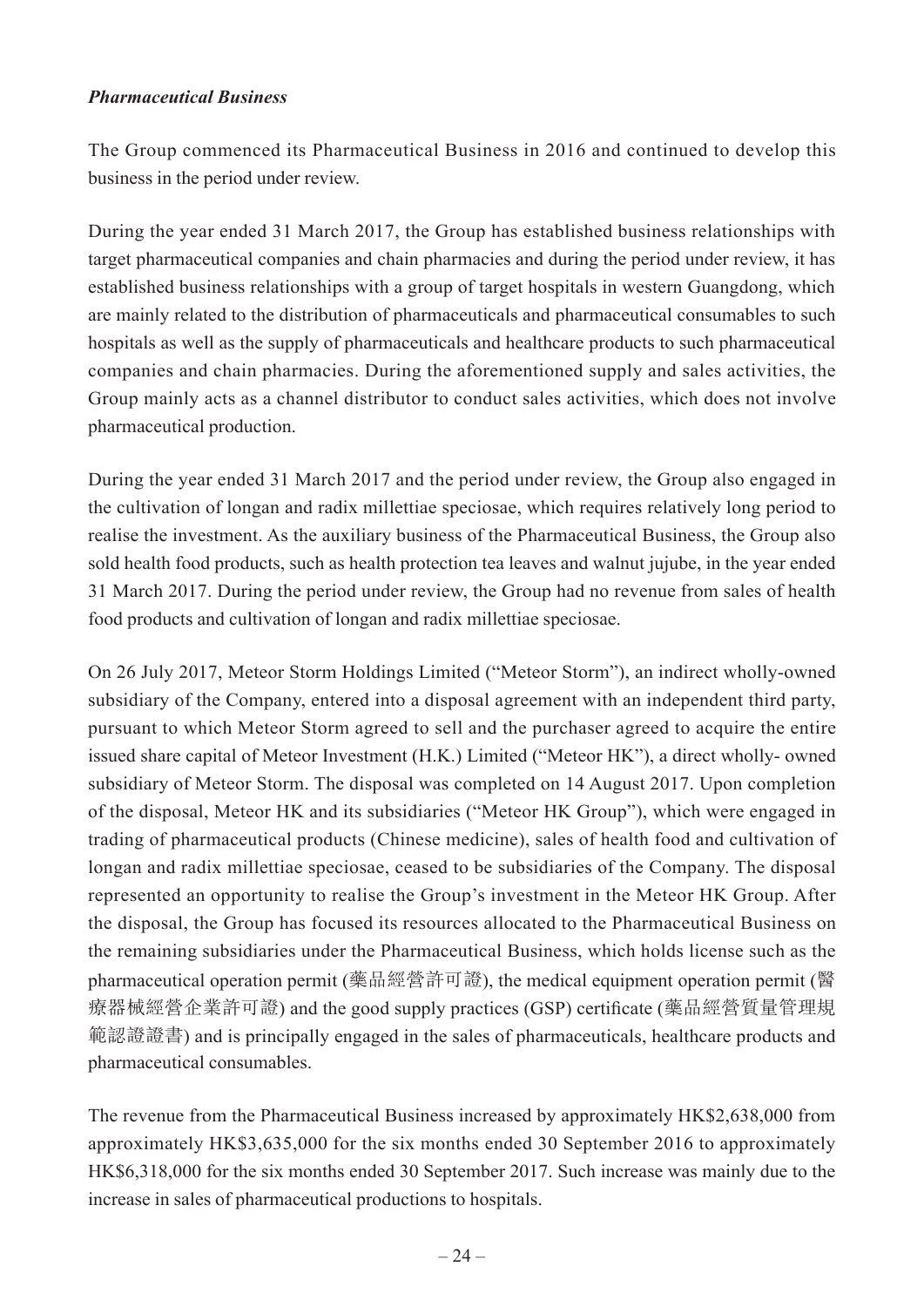In regard to the sales of pharmaceuticals and healthcare products, the Group will review the market situation and the profitability of the business periodically. Then the Group will adjust the business volume in accordance with market demands and determine the resources to be further allocated based upon the business volume and operating situation from time to time.

#### *Wireless Value-added Service Business*

Since the expiry of wireless value-added service contracts with a PRC telecommunication operator during the year ended 31 March 2016, the Group did not have any revenue from wireless valueadded service for the year ended 31 March 2017 and for the period under review.

As disclosed in the Company's announcement dated 2 June 2017, the Company disposed the entire issued share capital of Prosten (BVI) Limited, a direct wholly-owned subsidiary of the Company. The disposal was completed on 5 June 2017. As a result of the disposal, the Company disposed most of its subsidiaries engaged in the wireless value-added service business. Considering the challenging and volatile market situation for this business, the Group currently has no plan to further invest in this segment, unless suitable business opportunities arise in the future.

Looking ahead, there are still great challenges for the Group. While carrying out initiatives already under way in its current strategic plans, the Group will also critically review the future opportunities in its existing businesses with a target to re-allocate the Group's resources for a more fruitful manner. In the coming future, the Group will focus its work on strengthen its marketing and channel efforts, increasing customer base and improving the quality of its service and products.

### **Updates on matters relating to the De-consolidation**

With reference to the annual report of the Company for the year ended 31 March 2016 ("2016 Annual Report"), the Directors considered that the Group was unable to govern the De- Consolidated Subsidiaries and the control over the De-Consolidated Subsidiaries was lost. Therefore, from 1 January 2016 onwards, the Group had de-consolidated the De-Consolidated Subsidiaries from its financial statements for the financial year ended 31 March 2016 (the " De- Consolidation").

The Company was in negotiations with relevant party(ies) with an aim to resolving the matters arising from or in connection with the loss of control over the De-Consolidated Subsidiaries. Nevertheless, there was no conclusion in this regard. On 2 June 2017 (after trading hours), the Company entered into a disposal agreement for the disposal of the entire issued share capital of Prosten (BVI) Limited (together with relevant shareholders loan) which indirectly held the entire issued share capital of the De-Consolidated Subsidiaries.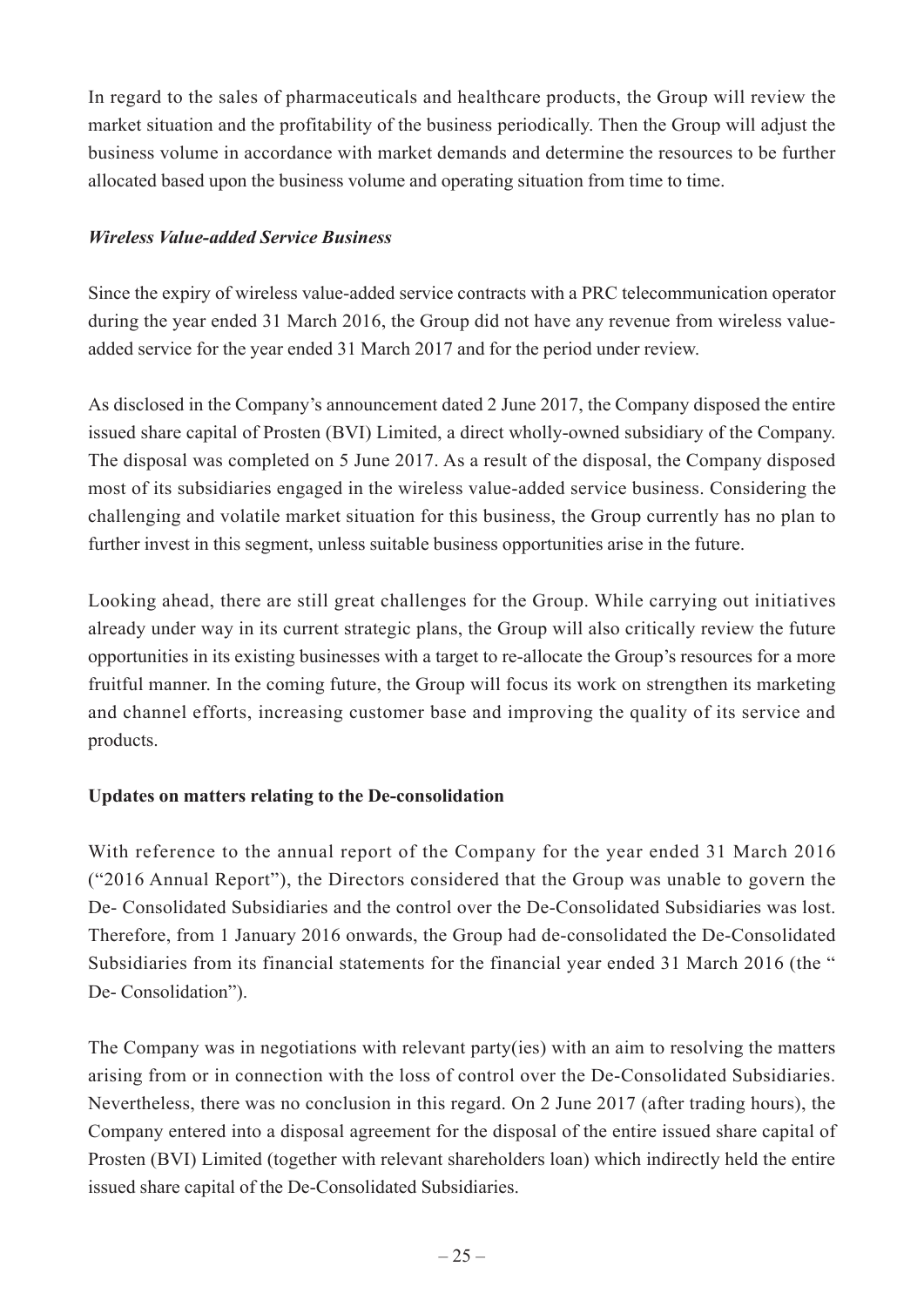The disposal in effect casted away the Prosten (BVI) Limited, its subsidiaries and the De- Consolidated Subsidiaries from the Group. Therefore, no further efforts is required to be spent on negotiation or other actions to be taken in connection with the loss of control over the De- Consolidated Subsidiaries.

### **The Internal Control Review**

The Company also engaged an internal control reviewer to conduct an internal control review for the Group (the "IC Review") which covers four major areas, namely, (i) corporate internal control; (ii) financial reporting and disclosure internal control; (iii) internal control over business processes; and (iv) operational manual.

The first stage of the IC Review was completed. Findings and recommendations under the IC Review were presented to the Board and the Group is implementing the recommendations if thought fit. The Company expects to take approximately 3 to 6 months to implement the aforesaid recommendations and the follow up review on such implementation will be conducted thereafter. The Company will keep the shareholders of the Company and potential investors of the Company informed in this regard as and when appropriate.

## **DIRECTORS' AND CHIEF EXECUTIVE'S INTERESTS AND SHORT POSITIONS IN SHARES AND UNDERLYING SHARES**

As at 30 September 2017, the interests and short positions of the Directors and chief executive in the shares and underlying shares of the Company or any of its associated corporations (within the meaning of Part XV of the Securities and Futures Ordinance (the "SFO")) which were notified to the Company and the Stock Exchange pursuant to Divisions 7 and 8 of Part XV of the SFO (including interests or short positions which they were taken or deemed to have under such provisions of the SFO), or which were recorded in the register required to be kept by the Company under Section 352 of the SFO, or which were, pursuant to the code of conduct regarding securities transactions by Directors adopted by the Company, notified to the Company and the Stock Exchange, were as follows:

### **Long positions in the ordinary shares of the Company**

|                         |              |                                         |                 | Percentage of the                  |
|-------------------------|--------------|-----------------------------------------|-----------------|------------------------------------|
|                         |              | Capacity and                            | Number of       | Company's issued                   |
| <b>Name of Director</b> | <i>Notes</i> | nature of interest                      | ordinary shares | share capital<br><i>Note</i> $(2)$ |
| Mr. Chen Weixi          | (1)          | Interest of a controlled<br>corporation | 294,276,619     | 24.30%                             |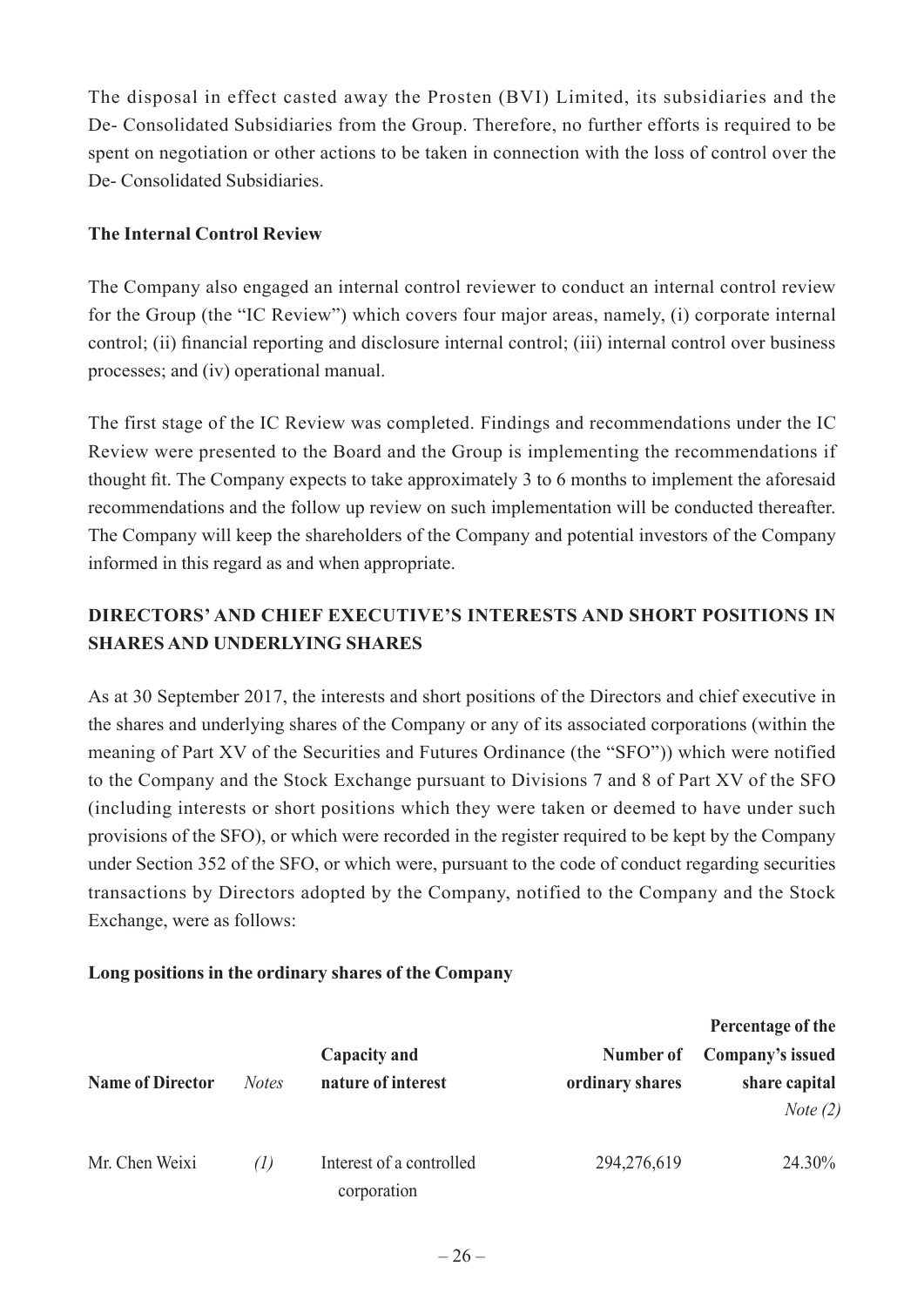#### *Notes:*

- (1) 294,276,619 shares of the Company are held by Dynamic Peak Limited and its entire issued share capital is held as to 80% by Mr. Chen Weixi and as to the remaining 20% by Mr. Xu Zhigang. Both of them are the Directors. By virtue of the SFO, Mr. Chen Weixi is deemed to be interested in 294,276,619 shares of the Company held by Dynamic Peak Limited.
- (2) Based on 1,210,963,725 shares of the Company in issue as at 30 September 2017.

Save as disclosed above, as at 30 September 2017, none of the Directors and chief executive of the Company had an interest or short position in the ordinary shares or underlying shares of the Company or any of its associated corporations that was notified to the Company and the Stock Exchange pursuant to Divisions 7 and 8 Part XV of the SFO, or as otherwise notified to the Company and the Stock Exchange pursuant to Rule 5.46 of the GEM Listing Rules.

## **Long positions in underlying shares of the Company**

## *Share Options*

The Company adopts and administers a share option scheme which is currently in force and effect for the purpose of providing incentives and rewards to eligible participants who contribute to the success of the Group's operations. The Company's original share option scheme was approved by the Shareholders on 7 March 2000, and was terminated and replaced by a share option scheme approved by the Shareholders on 9 April 2002, which in turn was terminated and replaced by a new share option scheme approved by the Shareholders on 5 August 2011 (the "2011 Scheme").

A summary of the share option scheme is set out below:

### *2011 Scheme*

At the annual general meeting of the Company held on 5 August 2011 (the "2011 AGM"), an ordinary resolution was passed by the Shareholders to approve and adopt the 2011 Scheme.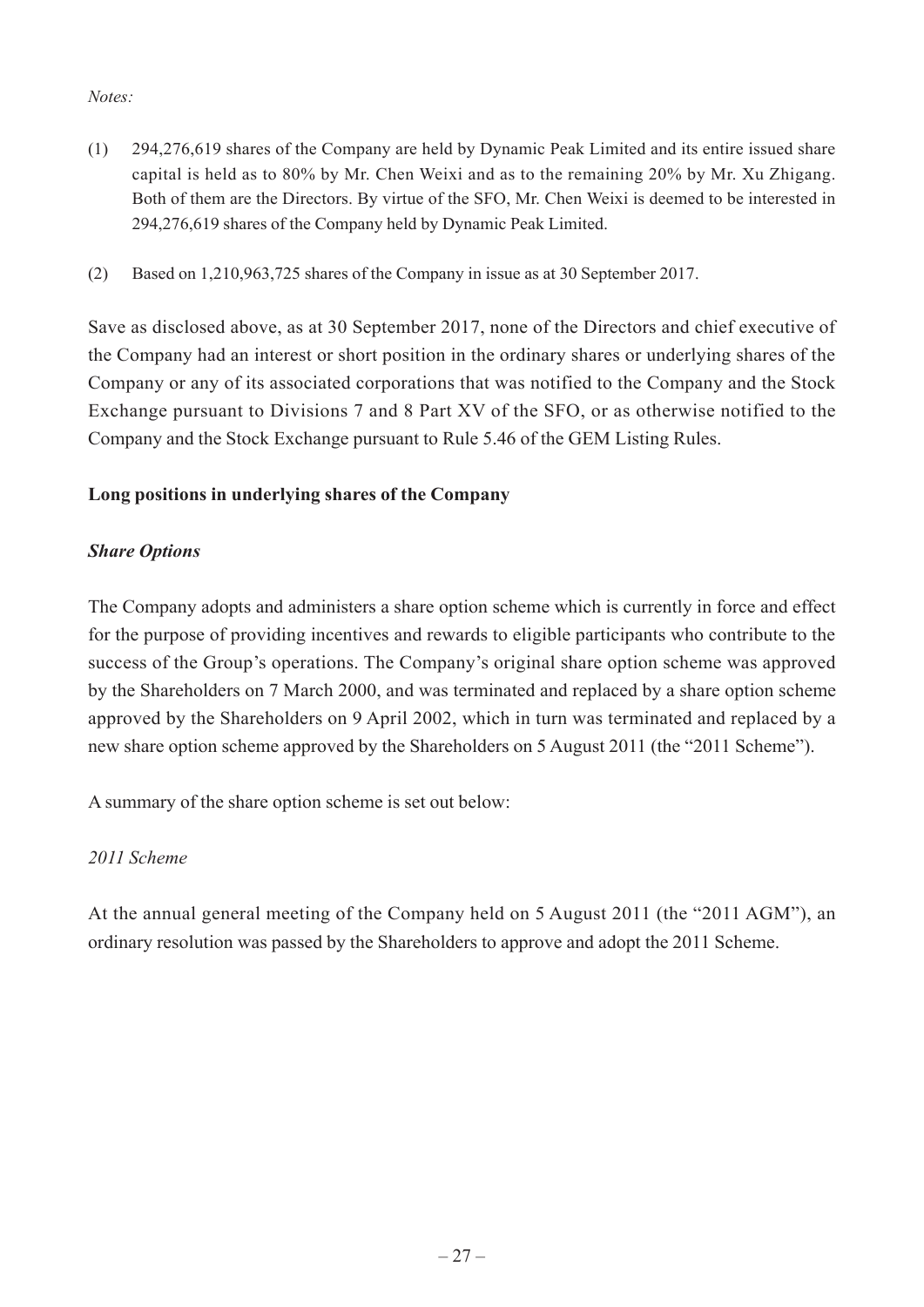The 2011 Scheme became effective for a period of 10 years commencing on 10 August 2011. Eligible participants of the 2011 Scheme include all Directors and employees of the Group, suppliers, customers, consultants who provided services to the Group, shareholders of the subsidiaries of the Group and joint venture partners. Under the 2011 Scheme, the Directors may, at their sole discretion, grant to any eligible participants options to subscribe for ordinary shares of the Company at the highest of (i) the closing price of shares of the Company on GEM as stated in the Stock Exchange's daily quotation sheet on the date of the offer of grant; (ii) the average closing price of the shares of the Company on GEM as stated in the Stock Exchange's daily quotation sheets for the five trading days immediately preceding the date of the offer of grant; and (iii) the nominal value of the Company's share. The offer of a grant of options may be accepted within 21 days from the date of the offer. A nominal consideration of HK\$1 is payable on acceptance of the grant of an option. The exercise period of the options granted is determinable by the Directors, which commences after the date of offer with a certain vesting period and ends in any event not later than 10 years from the respective date when the share options are granted, subject to the provisions for early termination thereof.

An ordinary resolution was passed at the annual general meeting of the Company on 28 September 2016 (the "2016 AGM") to refresh the scheme mandate limit of the 2011 Scheme. The total number of shares of the Company which may be allotted and issued upon exercise of all options to be granted under the 2011 Scheme is an amount equivalent to 10% of the shares of the Company in issue as at the date of the 2016 AGM.

The maximum number of shares to be allotted and issued upon the exercise of all outstanding options granted and yet to be exercised under the 2011 Scheme and any other share option schemes of the Group must not in aggregate exceed 30% of the relevant class of shares of the Company in issue from time to time.

The number of shares in respect of which options may be granted to any individual in any 12-month period is not permitted to exceed 1% of the shares of the Company in issue at any point in time, without prior approval from the Shareholders. Options granted to substantial shareholders or independent non-executive Directors in excess of 0.1% of the Company's share capital and with an aggregate value in excess of HK\$5 million must be approved in advance by the Shareholders. The 2011 Scheme does not provide for any minimum period for holding of options or any performance target before exercise of options.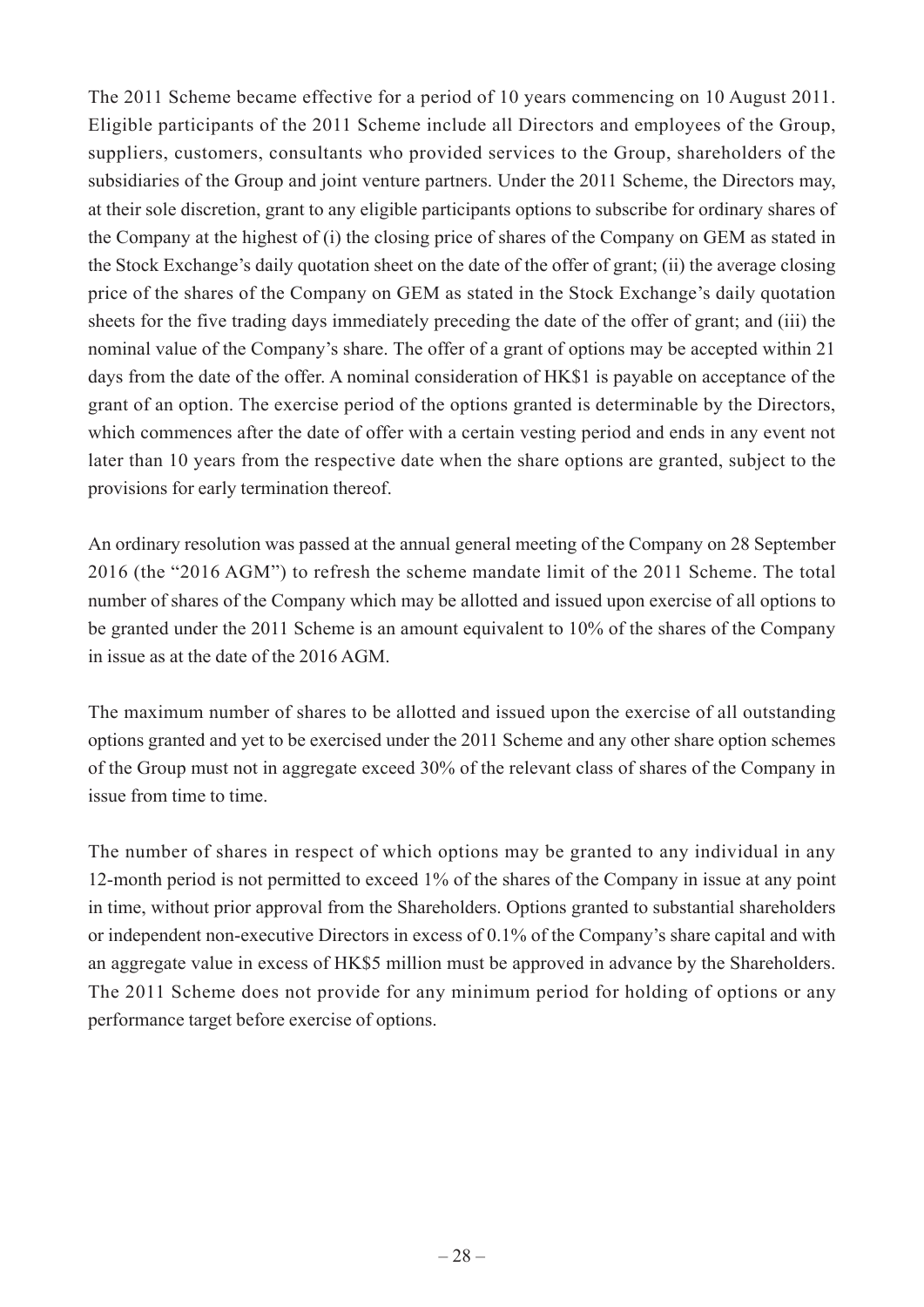The following Director was granted share options under the 2011 Scheme to subscribe for shares of the Company, details of which are as follows:

|                                    | Number of shares to be subscribed for by outstanding options*** |                                            |                                          |                  |                         |                                      |                                                          |                                                                             |
|------------------------------------|-----------------------------------------------------------------|--------------------------------------------|------------------------------------------|------------------|-------------------------|--------------------------------------|----------------------------------------------------------|-----------------------------------------------------------------------------|
| Name or category<br>of participant | At 1 April<br>2017                                              | <b>Transferred</b><br>during<br>the period | <b>Exercised</b><br>during<br>the period | Lapsed<br>during | At 30 September<br>2017 | Date of<br>share options<br>granted* | <b>Exercise</b><br>period of<br>share options<br>granted | <b>Exercise</b><br>price of<br>share options<br>granted**<br>HK\$ per share |
| <b>Employees</b><br>of the Group   |                                                                 |                                            |                                          |                  |                         |                                      |                                                          |                                                                             |
| In aggregate                       | 2,700,000                                                       |                                            | (2,700,000)                              |                  |                         | 5 December 2013                      | 5 December 2013<br>to 20 June 2017                       | 0.165                                                                       |
|                                    | 2,700,000                                                       |                                            | (2,700,000)                              |                  |                         |                                      |                                                          |                                                                             |

\* The time of acceptance of the share options was within 21 days from the options offer date. The share options granted are subject to certain vesting period and vary for each category of participant as specified under the respective share option schemes.

\*\* The exercise price of the share options is subject to some adjustments in the case of rights or bonus issues, or other similar changes in the Company's share capital.

## **INTERESTS AND SHORT POSITIONS OF SUBSTANTIAL SHAREHOLDERS**

As at 30 September 2017, shareholders (other than the Directors or chief executive of the Company) who had interests or short positions in the shares or underlying shares of the Company which would fall to be disclosed to the Company under the provisions of Divisions 2 and 3 of Part XV of the SFO, or which were recorded in the register required to be kept by the Company under Section 336 of the SFO were as follows: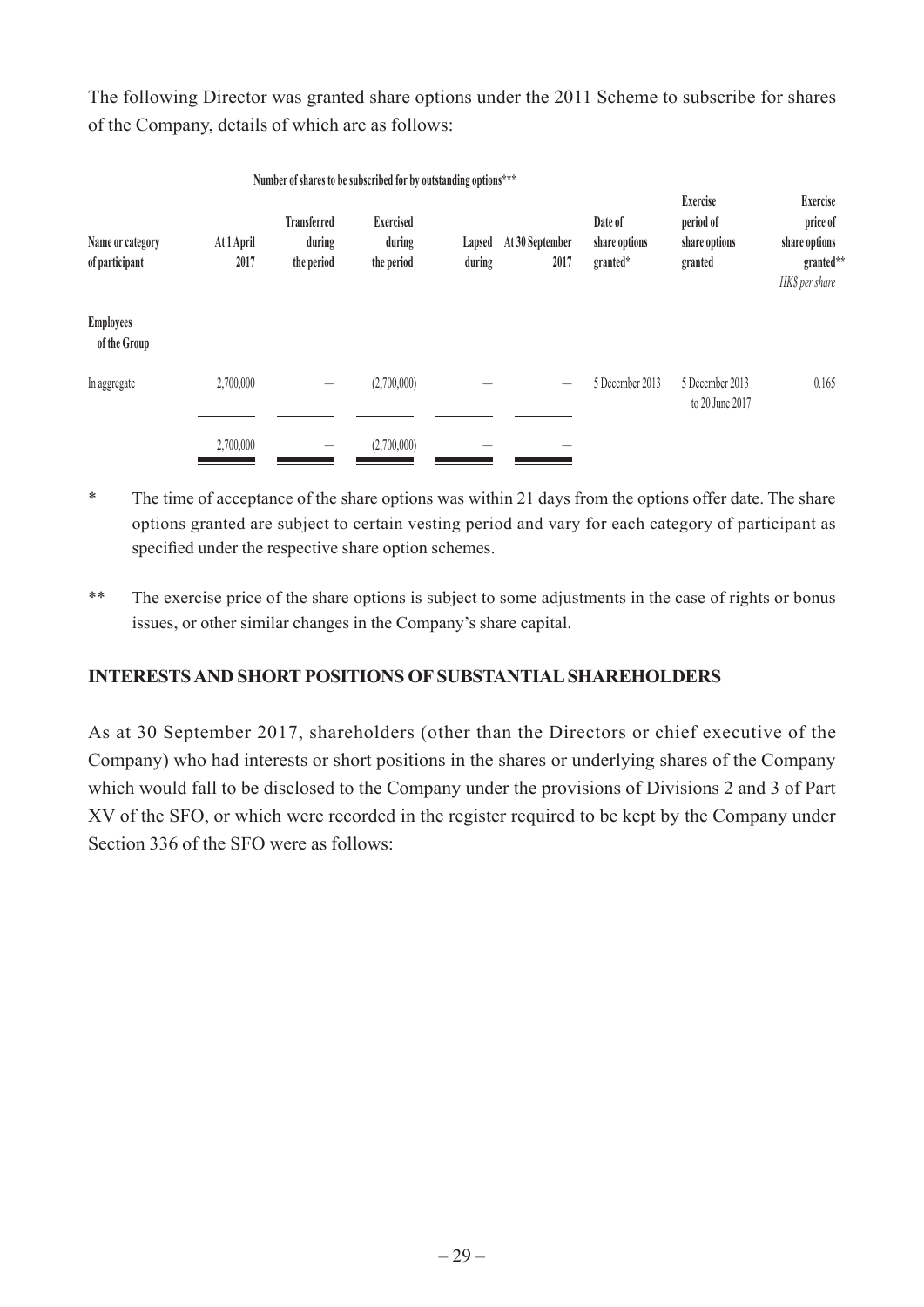# **Long positions in the ordinary shares or underlying shares of the Company**

| Name of<br>shareholder                   | <b>Notes</b>  | Capacity and<br>nature of interest      | Number of<br>ordinary shares or<br>underlying shares | Percentage of the<br>Company's issued<br>share capital<br><i>Note</i> $(8)$ |
|------------------------------------------|---------------|-----------------------------------------|------------------------------------------------------|-----------------------------------------------------------------------------|
| Dynamic Peak Limited                     | (1)           | Beneficially owned                      | 294,276,619                                          | 24.30%                                                                      |
| Rainbow Enterprise<br>Holdings Co., Ltd. | (2)           | Beneficially owned                      | 154,647,000                                          | 12.77%                                                                      |
| Mr. Cheng Haiqing                        | (2)           | Interest of a controlled<br>corporation | 154,647,000                                          | 12.77%                                                                      |
| Glory Gate International<br>Limited      | (3)           | Interest of controlled<br>corporations  | 127,582,675                                          | 10.54%                                                                      |
| Legit Ability Limited                    | (4)           | Interest of a controlled<br>corporation | 127,582,675                                          | 10.54%                                                                      |
| Ms. Shen Jing                            | (3), (4), (5) | Interest of a controlled<br>corporation | 127,582,675                                          | 10.54%                                                                      |
| Dragon Fortune Group<br>Holdings Limited | (5)           | Beneficially owned                      | 112,903,225                                          | 9.32%                                                                       |
| Right Advance<br>Management Limited      | (6)           | Beneficially owned                      | 111,000,000                                          | 9.17%                                                                       |
| Ms. Wang Li Mei                          | (6)           | Interest of a controlled<br>corporation | 111,000,000                                          | 9.17%                                                                       |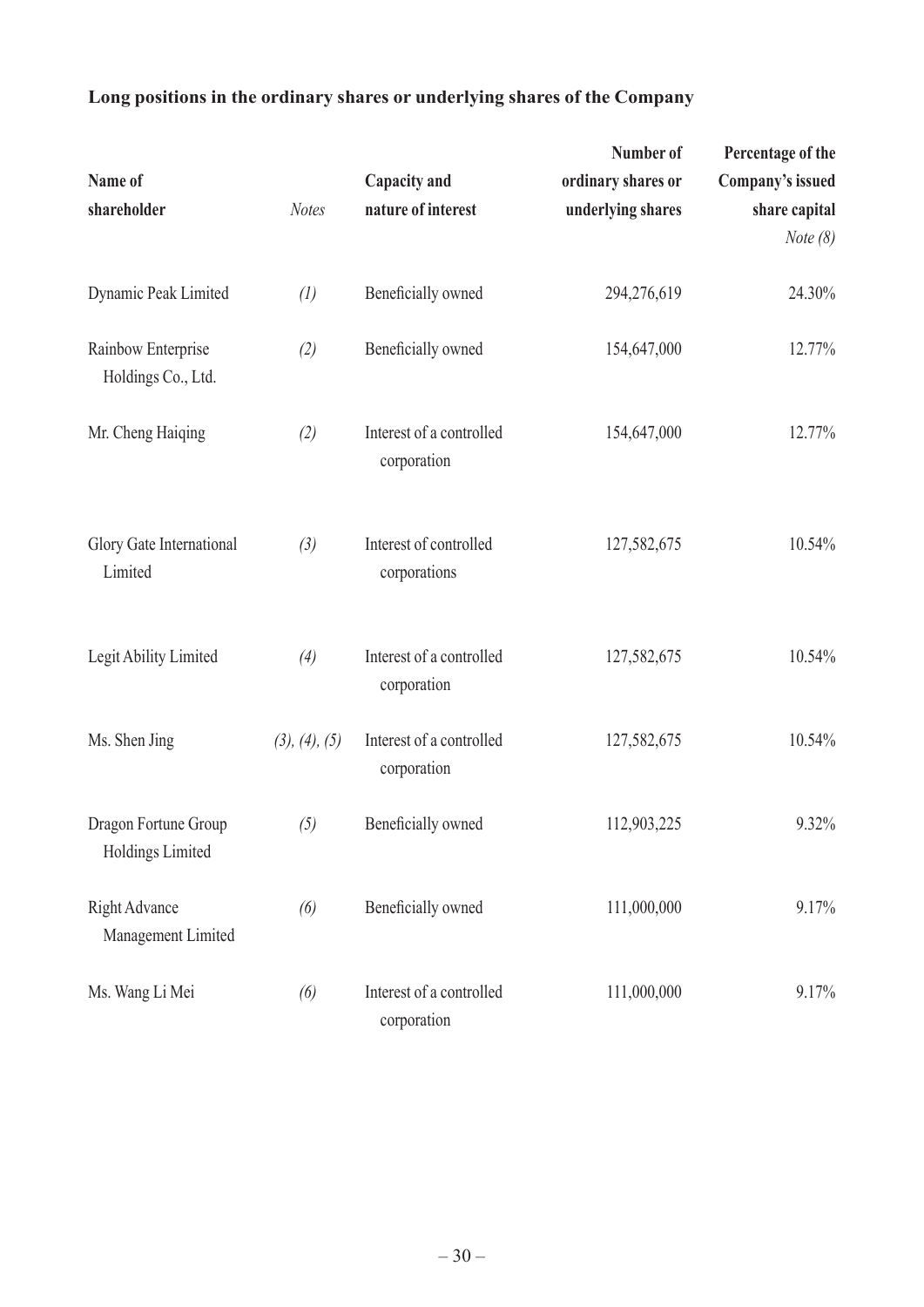| Name of<br>shareholder | <b>Notes</b> | Capacity and<br>nature of interest      | Number of<br>ordinary shares or<br>underlying shares | Percentage of the<br>Company's issued<br>share capital |
|------------------------|--------------|-----------------------------------------|------------------------------------------------------|--------------------------------------------------------|
|                        |              |                                         |                                                      | <i>Note</i> $(8)$                                      |
| Mr. Wang Leilei        | (6)          | Interest of a controlled<br>corporation | 111,000,000                                          | 9.17%                                                  |
| Will City Limited      | (7)          | Beneficially owned                      | 100,000,000                                          | 8.26%                                                  |
| Ms. Zhang Yingnan      | (7)          | Interest of a controlled<br>corporation | 100,000,000                                          | 8.26%                                                  |
| Mr. Pei Chuang         |              | Beneficially owned                      | 70,000,000                                           | 5.78%                                                  |

*Notes:*

- (1) Dynamic Peak Limited is a company incorporated in the British Virgin Islands and its entire issued share capital is held as to 80% by Mr. Chen Weixi and as to the remaining 20% by Mr. Xu Zhigang. Both of them are the Directors.
- (2) Rainbow Enterprise Holdings Co., Limited is a company incorporated in the British Virgin Islands and its entire issued share capital is registered in the name of Mr. Cheng Haiqing, and such shares are solely owned by Mr. Cheng Haiqing.
- (3) Glory Gate International Limited is a company incorporated in the British Virgin Islands and its entire issued share capital is held by Legit Ability Limited.
- (4) Legit Ability Limited is a Company incorporated in the British Virgin Islands and its entire issued shares capital is held by Ms. Shen Jing.
- (5) Dragon Fortune Group Holdings Limited is a company incorporated in the British Virgin Islands and its entire issued share capital is held by Glory Gate International Limited.
- (6) Right Advance Management Limited ("Right Advance") is a company incorporated in the British Virgin Islands and its entire issued share capital is registered in the name of Ms. Wang Li Mei, and such shares are ultimately owned by Mr. Wang Leilei. Ms. Wang Li Mei is the sole director of Right Advance.
- (7) Will City Limited is a company incorporated in the British Virgin Islands and its entire issued share capital is held by Ms. Zhang Yingnan.
- (8) Based on 1,210,963,725 shares of the Company in issue as at 30 September 2017.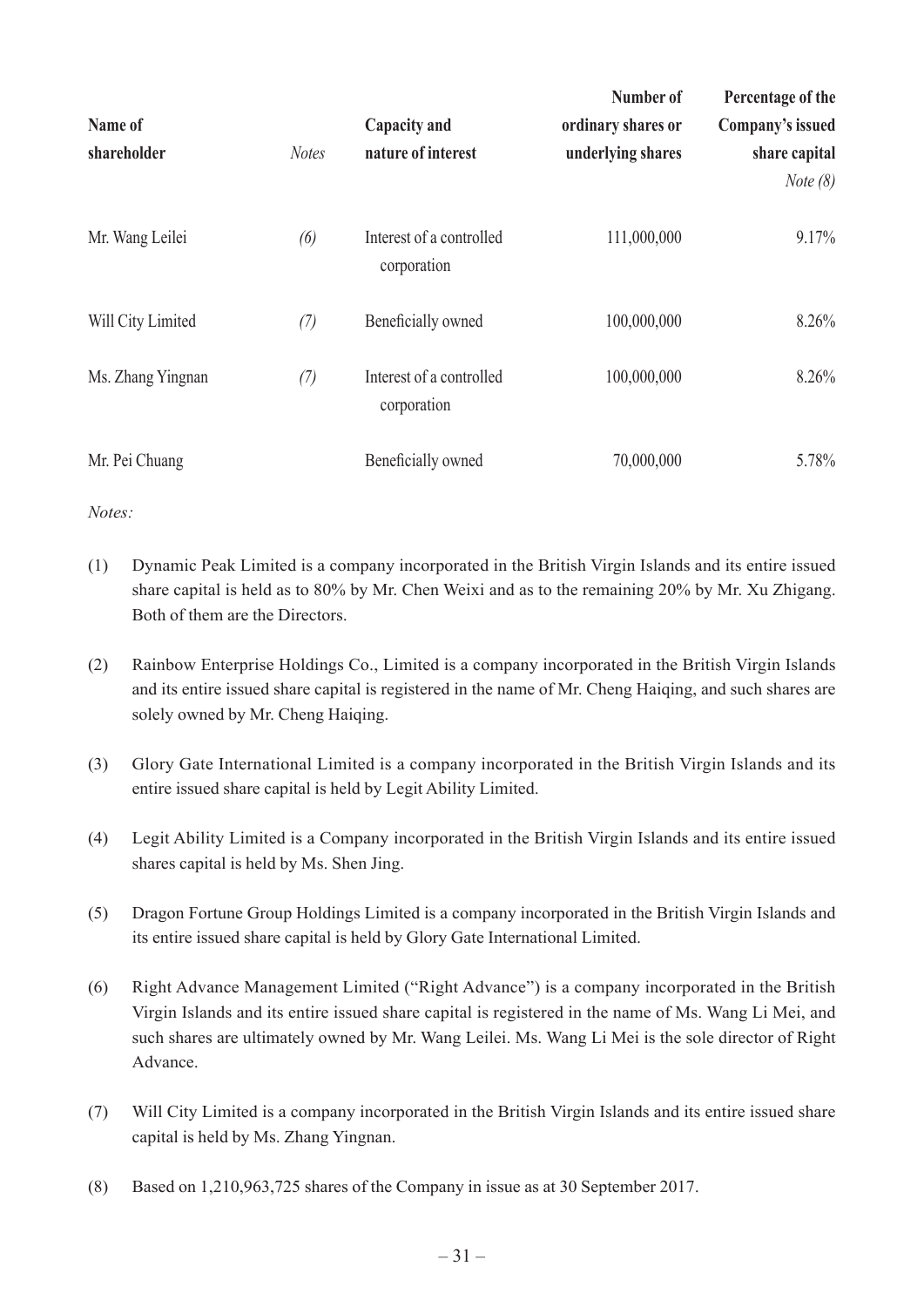Save as disclosed above, as at 30 September 2017, the Company has not been notified by any persons (other than the Directors or chief executive of the Company) who had interests or short positions in the shares or underlying shares of the Company which would fall to be disclosed to the Company under the provisions of Divisions 2 and 3 of Part XV of the SFO, or which were recorded in the register required to be kept by the Company under Section 336 of the SFO.

#### **COMPETING INTERESTS**

None of the Directors or the controlling shareholders of the Company or their respective associates (as defined under the GEM Listing Rules) have any interests in a business which competes or may compete with the business of the Group, or has any other conflict of interest with the Group during the period under review.

### **PURCHASE, REDEMPTION OR SALE OF THE COMPANY'S LISTED SECURITIES**

During the six months ended 30 September 2017, the Company has issued and allotted 2,700,000 new shares at par value of HK\$0.1 per share, as a result of exercise of share options by the share option holders of the Company.

Save as disclosed above, neither the Company nor any of its subsidiaries has purchased, redeemed or sold any of the Company's listed securities.

### **DIRECTORS' SECURITIES TRANSACTIONS**

The Company has adopted a code of conduct regarding securities transactions by Directors on terms no less exacting than the required standard of dealings as set out in Rules 5.48 to 5.67 of the GEM Listing Rules. In response to specific enquiry made by the Company, each of the Directors gave confirmation that he complied with the required standard of dealings and the code of conduct regarding securities transactions by the Directors throughout the six months ended 30 June 2017.

### **CORPORATE GOVERNANCE CODE**

Save as the deviation disclosed below, the Company has complied with all the code provisions set out in the Corporate Governance Code (the "CG Code") as contained in Appendix 15 to the GEM Listing Rules throughout the period under review.

With respect to the deviation, the CG Code provision A.2.1 provides that the roles of the chairman and chief executive officer ("CEO") should be separated and should not be performed by the same individual. The division of responsibilities between the chairman and CEO should be clearly established and set out in writing.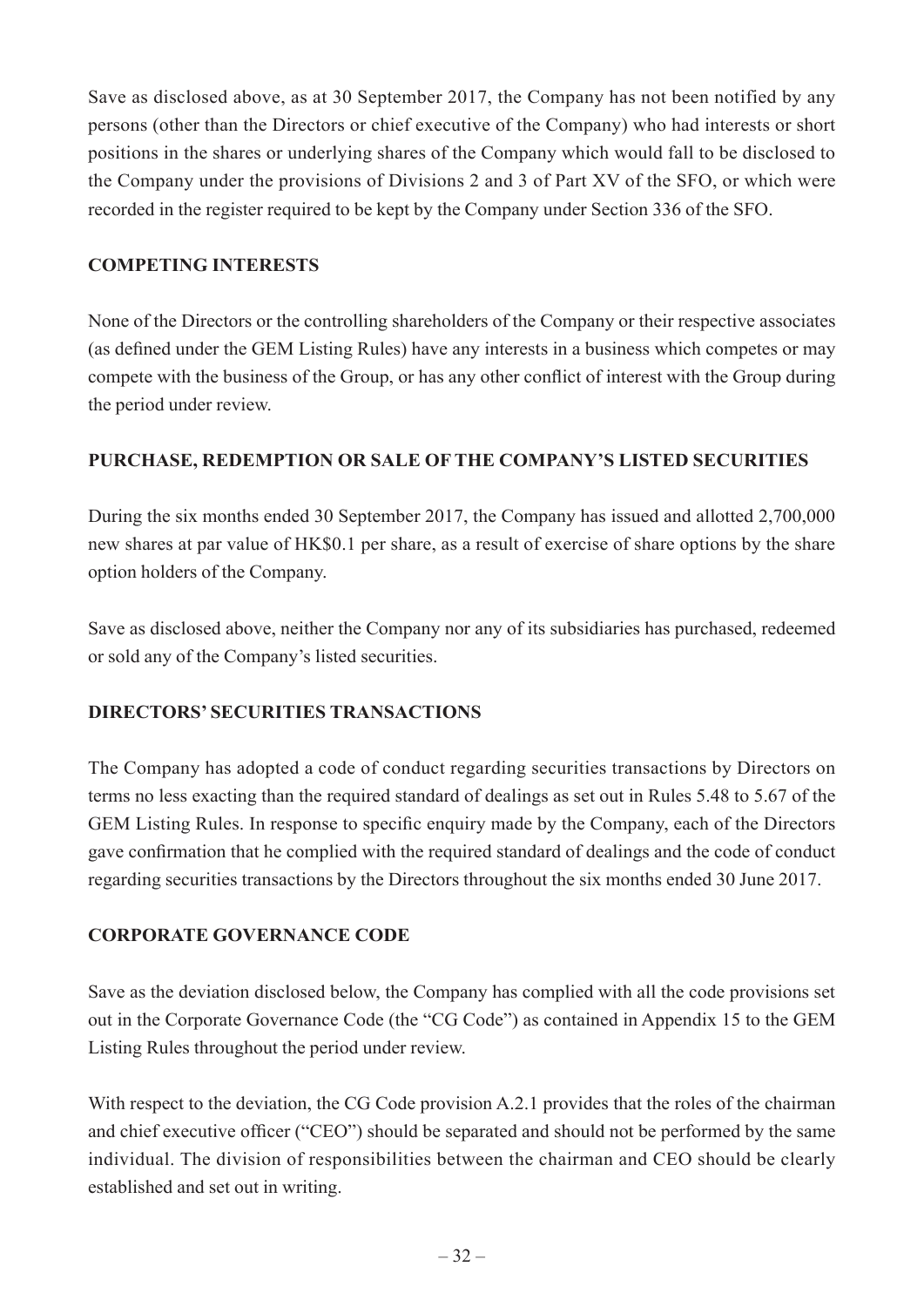During the period under review, the Company has not appointed a CEO and the Chairman, Mr. Xu Zhigang, assumed the post of acting CEO. The Board considers that the current arrangement is adequate in view of the size and complexity of the Group's operations. The Board will, nonetheless, review the business growth of the Group and locate suitable candidate to fill the vacancy of the CEO when considered essential and will continue setting out a clear division of responsibilities at the board level and the day-to-day management team to ensure a proper balance of power and authority within the Company.

## **AUDIT COMMITTEE**

The Company established the Audit Committee on 7 March 2000 and has formulated and from time to time amended its written terms of reference in accordance with the provisions set out in the CG Code. The primary duties of the Audit Committee include review and supervision of the Group's financial reporting system, risk management and internal control procedures, review of the Group's financial information and review of the Group's relationship with its auditors.

As at the date of this announcement, the Audit Committee comprised three independent nonexecutive Directors, namely Mr. Poon Yan Wai (Chairman of the Audit Committee), Mr. Xu Xiaoping and Mr. Lam Kwok Cheong and one non-executive Director, namely Mr. Chen Weixi.

The Audit Committee has reviewed this announcement and has provided advice and comments thereon.

### **REMUNERATION COMMITTEE**

In accordance with the CG Code, the Company established the remuneration committee ("Remuneration Committee") on 17 June 2005 with written terms of reference. The principal responsibilities of the Remuneration Committee include making recommendations to the Board on the Company's policy and structure for remuneration of all Directors and senior management and reviewing the specific remuneration packages of all executive Directors and senior management by reference to corporate goals and objectives resolved by the Board from time to time.

The Remuneration Committee comprises two independent non-executive Directors, namely Mr. Xu Xiaoping (Chairman of the Remuneration Committee) and Mr. Lam Kwok Cheong, and one executive Director, namely Mr. Xu Zhigang.